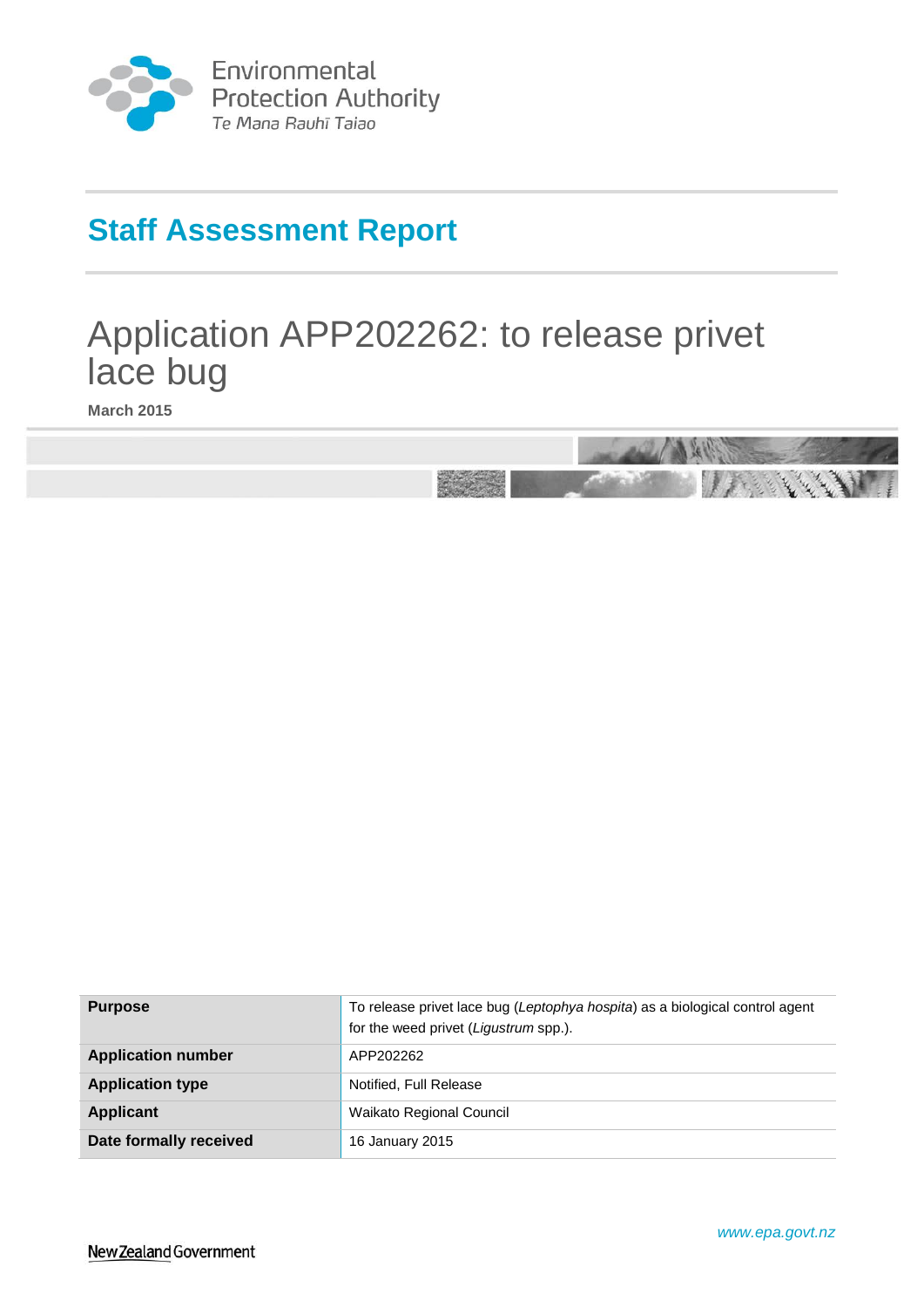## Executive Summary and Recommendation

In January 2015, the Waikato Regional Council made an application to the Environmental Protection Authority (EPA) seeking to introduce the privet lace bug (*Leptophya hospita*) as a biological control agent for the weed privet (*Ligustrum* spp.).

Host range testing showed that no native, valued and/or taonga plants will be adversely affected by this agent, and we recommend that it be approved for release.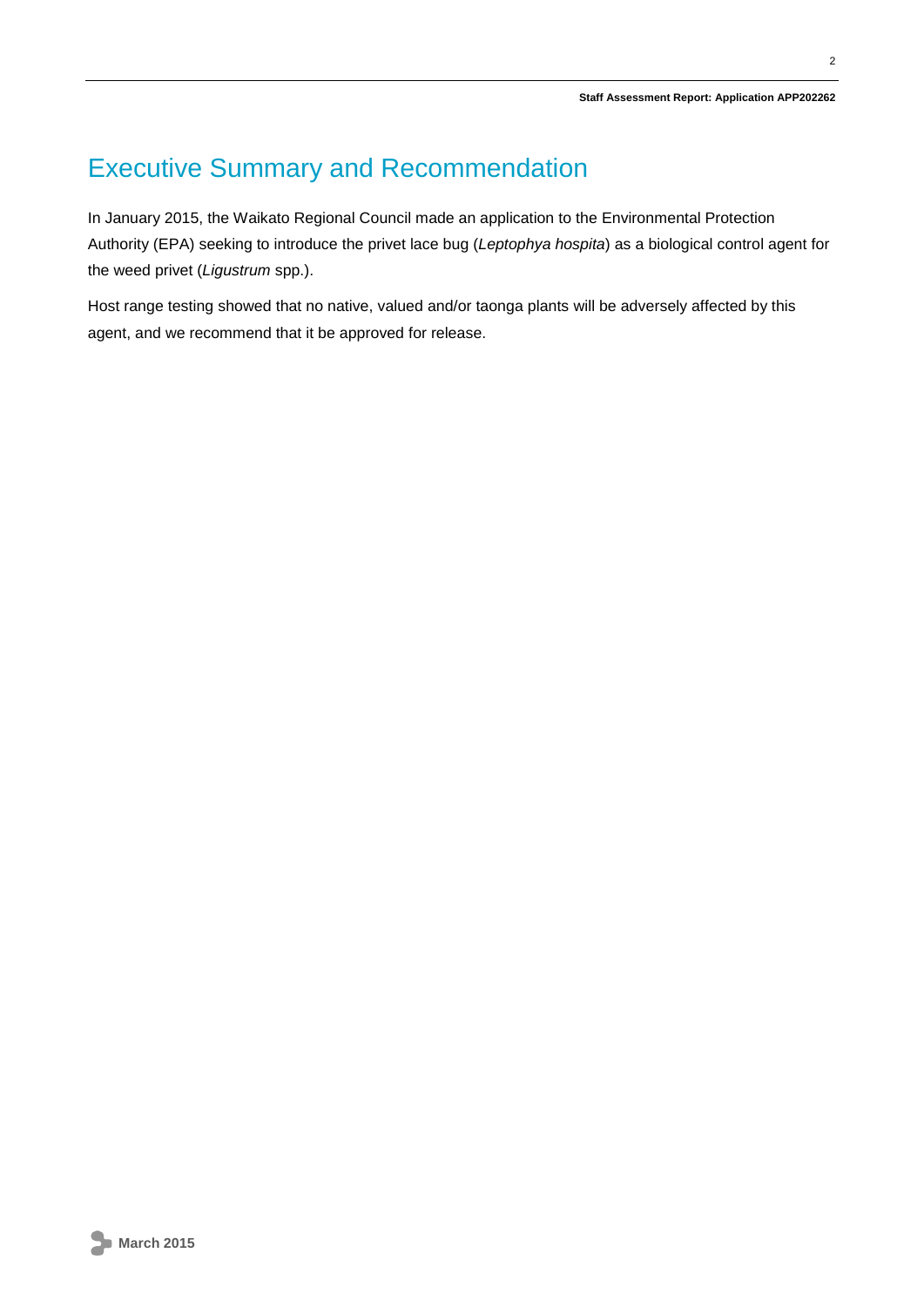#### Staff Assessment Report: Application APP202262

# **Table of Contents**

| 1.             |                                                                                |
|----------------|--------------------------------------------------------------------------------|
| 2.             |                                                                                |
| 3.             |                                                                                |
| 4.             |                                                                                |
| 5.             |                                                                                |
| 6.             | The biology of Leptophya hospita makes it a preferred BCA for Ligustrum spp. 7 |
| 7.             |                                                                                |
| 8 <sub>1</sub> |                                                                                |
| 9.             |                                                                                |
| 10.            |                                                                                |
| 11.            |                                                                                |
| 12.            | Can L. hospita establish undesirable self-sustaining populations?  22          |
| 13.            |                                                                                |
| 14.            |                                                                                |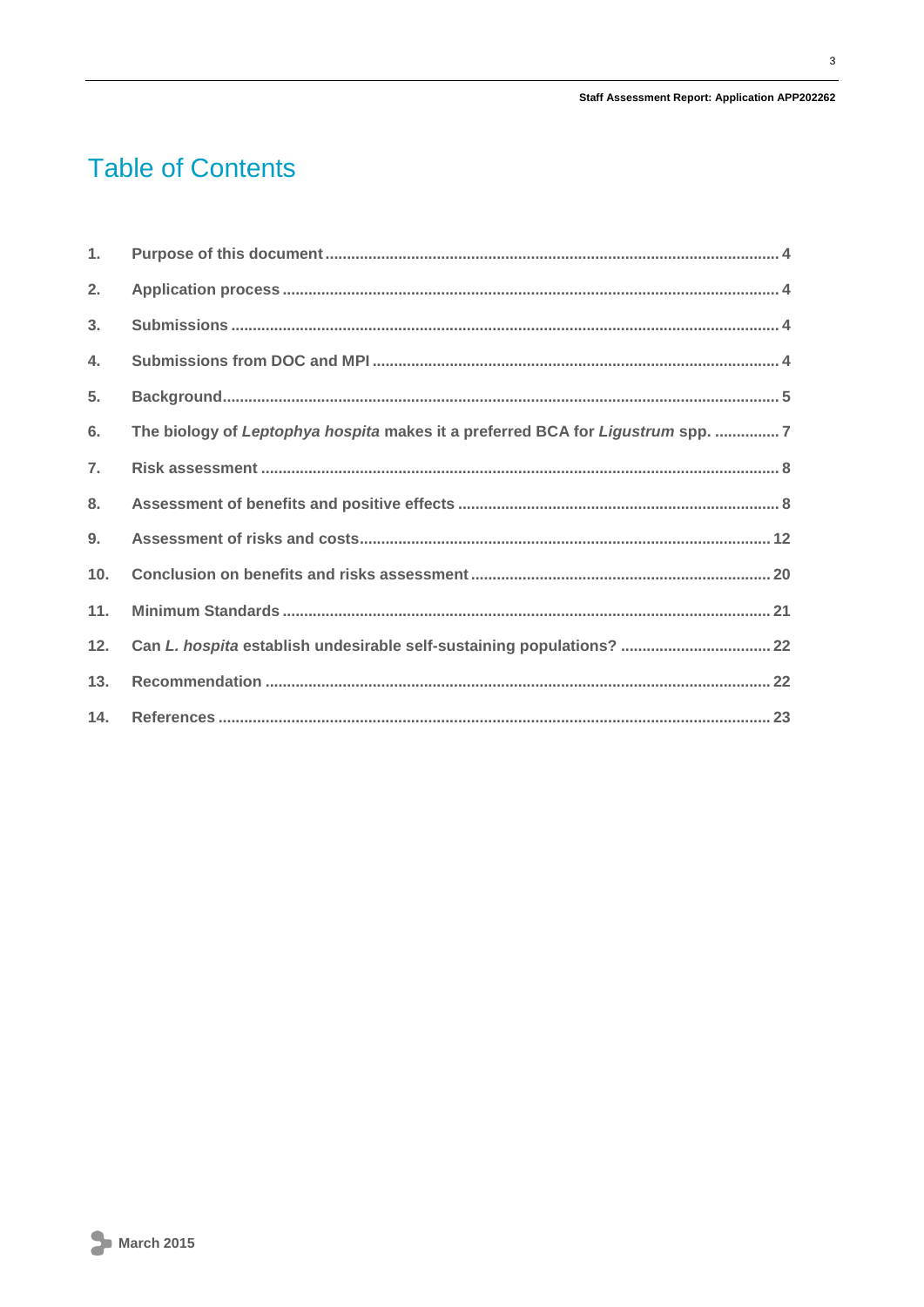## <span id="page-3-0"></span>1. Purpose of this document

- 1.1 On 16 January 2015, Waikato Regional Council applied to the Environmental Protection Authority (EPA) to introduce the privet lace bug (*Leptophya hospita*) as a biological control agent (BCA) for the weed privet (*Ligustrum* spp.).
- 1.2 This document has been prepared by EPA staff to advise the Decision-making Committee on our risk assessment for the release of *Leptophya hospita*. The document discusses the information provided in the application and information readily available in scientific literature.

## <span id="page-3-1"></span>2. Application process

- 2.1 Waikato Regional Council lodged an application with the EPA seeking approval to release *Leptophya hospita* under section 34 of the Hazardous Substances and New Organisms (HSNO) Act (the Act).
- 2.2 The application was publicly notified, and open for submissions for 30 working days as required by section 53(1)(b) of the Act.

## <span id="page-3-2"></span>3. Submissions

- 3.1 The EPA received submissions from Ngāi Tahu, Greater Wellington Regional Council, Bay of Plenty Regional Council, Liam John Mackay Griffin, Pakitai Raharuhi, Huakina Development Trust, and Clinton Care. The submissions are summarised in Appendix 1. All submitters supported the release of the privet lace bug to control privet infestations in New Zealand, except for Huakina Development Trust and Clinton Care who neither supported nor opposed the application.
- 3.2 Ngāi Tahu initially indicated that they would like to be heard in support of their submission but waived that right on 14 March 2015. Consequently, no public hearing will be held for this application.

## <span id="page-3-3"></span>4. Submissions from DOC and MPI

- 4.1 As required by the Act and the Hazardous Substances and New Organisms (Methodology) Order 1998, the Ministry for Primary Industries (MPI) and the Department of Conservation (DOC) were notified of the application and provided with the opportunity to comment.
- 4.2 MPI did not make any comments on the application.
- 4.3 DOC strongly support the application and noted that the benefits of reducing the impact of *Ligustrum* through privet lace bug is likely to be much larger than minor leaf damage to New Zealand maire species that are closely related to *Ligustrum* spp. DOC's full submission is provided in Appendix 2.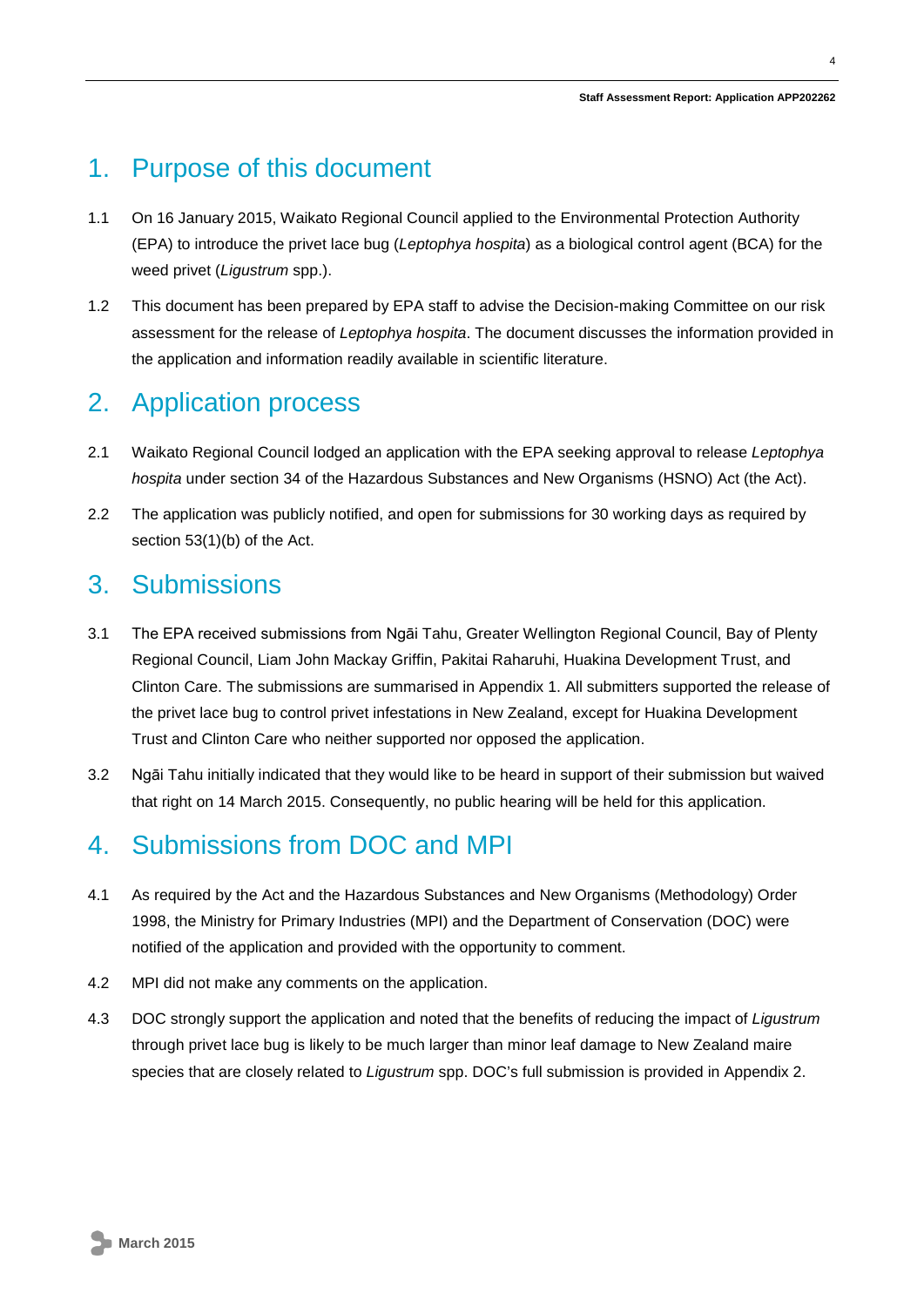## <span id="page-4-0"></span>5. Background

### Privet (*Ligustrum* species) inhabits natural and modified environments where it inhibits native seedlings and reduces plant and animal biodiversity

#### *Ligustrum* **in New Zealand**

- 5.1 There are at least nine species of *Ligustrum* (family: Oleaceae, tribe: Oleeae) in New Zealand. Five species occur on public conservation land and two are classified as weedy by DOC (Havell, D Technical Advisor Threats in a submission from DOC; Landcare Research 2014b). *Ligustrum sinense* Lour. (Chinese privet) and *Ligustrum lucidum* W.T. Aiton (tree privet) have DOC weediness scores<sup>[1](#page-0-0)</sup> of 25 and 32 (out of 36) respectively. The other three species that occur on conservation land have either not been assessed to determine their weediness score or have a low score (23 out of 36). *Ligustrum*  species are known to occur in at least 30 national priority ecological management units and in 70 other areas within public conservation estates including reserves and national parks (Landcare Research 2014b). *Ligustrum lucidum* is also listed on the Unwanted Organisms Register (MPI).
- 5.2 *Ligustrum* species occur in national biodiversity priority sites including wetlands, sand dunes, restoration planting areas and naturally uncommon ecosystems where several nationally critical threatened or nationally vulnerable plants occur, including *Pseudowintera insperata, Parahebe jovellanoides* and *Pimelea tomentosa* (de Lange, Rolfe et aL. 2013, Landcare Research 2014b). *Ligustrum* plants are also found near human habitation where ornamental plantings and hedges exist.
- 5.3 DOC noted that it is not uncommon for forest patches in the north of the North Island to be transformed into *L. lucidum* thickets which results in the loss of native biodiversity.
- 5.4 In a study on the prevalence of *L. sinense* in the Waikato, it was found that this privet species has naturalised across the region, persisting in a variety of environmental conditions (including wetlands and dry lower slopes of ranges) (Grove and Clarkson 2005). *L. sinense* seedling and saplings were also found in secondary kanuka forest, mature podocarp forest and mature pine plantations in the study (Grove and Clarkson 2005). An abundance of *L. sinense* seedlings was found at two podocarp sites at Waingaro. Livestock grazing no longer occurred at these sites suggesting that *L. sinense* rapidly established where it no longer faced control from being grazed by stock, and outcompeted and suppressed native species from establishing. The study also found that *L. sinense* seedlings and saplings occurred at greater densities than other species, were found where native seedlings were both sparse and common, and were present in high shade or light areas.

-

<span id="page-4-1"></span> $1$  Calculated from the 'biological success' score which considers the biological characteristics of a species and the 'effects on the system' score which considers the ability of the species to persist and supress native plants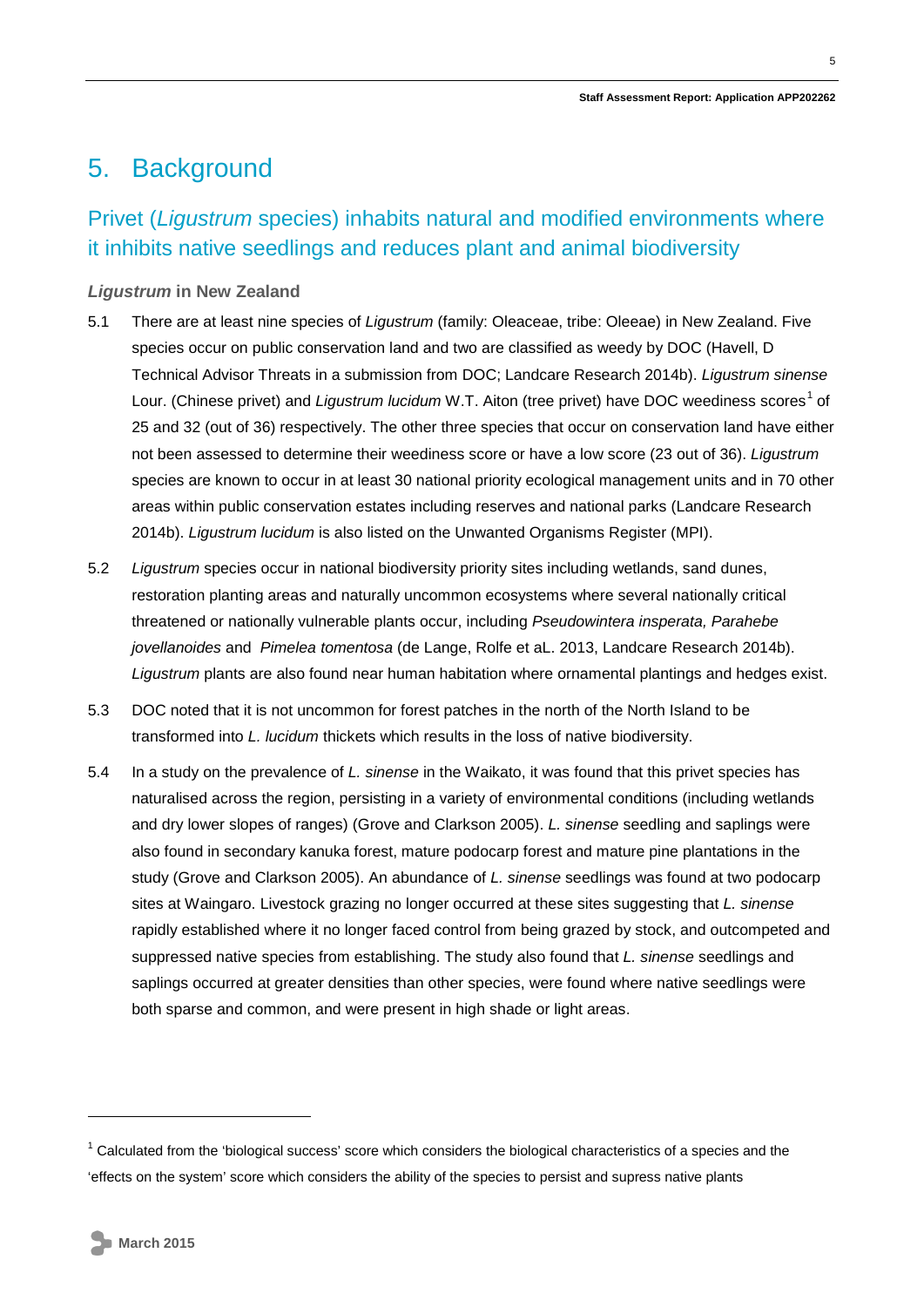5.5 A survey of 234 reserves located across eight low land regions, including East Taranaki, Wairarapa, Taumarunui and Auckland, conducted between 1981 and 1989 identified *Ligustrum* spp. to be problematic weeds (Timmins and Williams 1991).

#### *Ligustrum* **is also a problem in other countries**

- 5.6 *Ligustrum* spp. are widely distributed in the southeastern United States and considered an invasive species in many states (Greene and Blossey 2012). They have invaded riparian habitats and are well suited to invade floodplain forests. It is estimated that they have invaded 1.09 million hectares of forested land. *Ligustrum* spp. were found to suppress herbaceous understory, lower native species richness, abundance and cover, and reduce native seedling survival and growth in forest habitats.
- 5.7 In a study of the Upper Oconee River floodplain in Georgia in 1999, *Ligustrum sinense* was found to cover 59% of the floodplain which was an 8% increase from a 1951 aerial survey (Ward 2002). In another survey, abundance and richness of native plants were reduced in high *Ligustrum*-density plots compared to more species richness in low density plots in a forest preserve in the southeastern USA (Wilcox and Beck 2007).
- 5.8 A survey of forests in central Argentina considered the distribution and impact of *L. lucidum* found that *Ligustrum* dominated stands occupied 12% of the surveyed forest land area (Hoyos, Gavier-Pizarro et al. 2010). It was also found that forest regeneration was dominated by *L. lucidum* in native forest stands adjacent to *Ligustrum* dominated stands.

#### **Biological characteristics that make** *Ligustrum* **species superior weeds**

- 5.9 *Ligustrum sinense* and *L. lucidum* are tolerant of flooding and low light levels, and are evergreen. *Ligustrum* plants can establish in shaded areas such as forests which enable them to become invasive in habitats where other weeds may not grow. Mature plants produce abundant fruit that birds eat and then disperse the seeds (Greene and Blossey 2012). Flowering takes place in mid-late January to early February, and seeds are ripe in May to August. Seeds have been found to float for up to 2 weeks (BT Greene, pers. obs.).
- 5.10 *Ligustrum* spp. have the ability to suppress seed germination or growth of other plants. Allelopathy, which is the chemical suppression of other plants, was found to play a role in inhibiting root and stem lengths of radish (Grove and Clarkson 2005) and tomato (Pokswinski 2008) seedlings in laboratory studies as a result of extracts made from *L. sinsense* leaves and roots. Allelopathy allows *L. sinense* to inhibit the establishment and growth of other plants species which promotes the invasion of privet (Greene and Blossey 2012).
- 5.11 Metsulfuron or glyphosate herbicide applications and physical control are the only prescribed management methods for *Ligustrum* spp. (Waikato Regional Council 2011).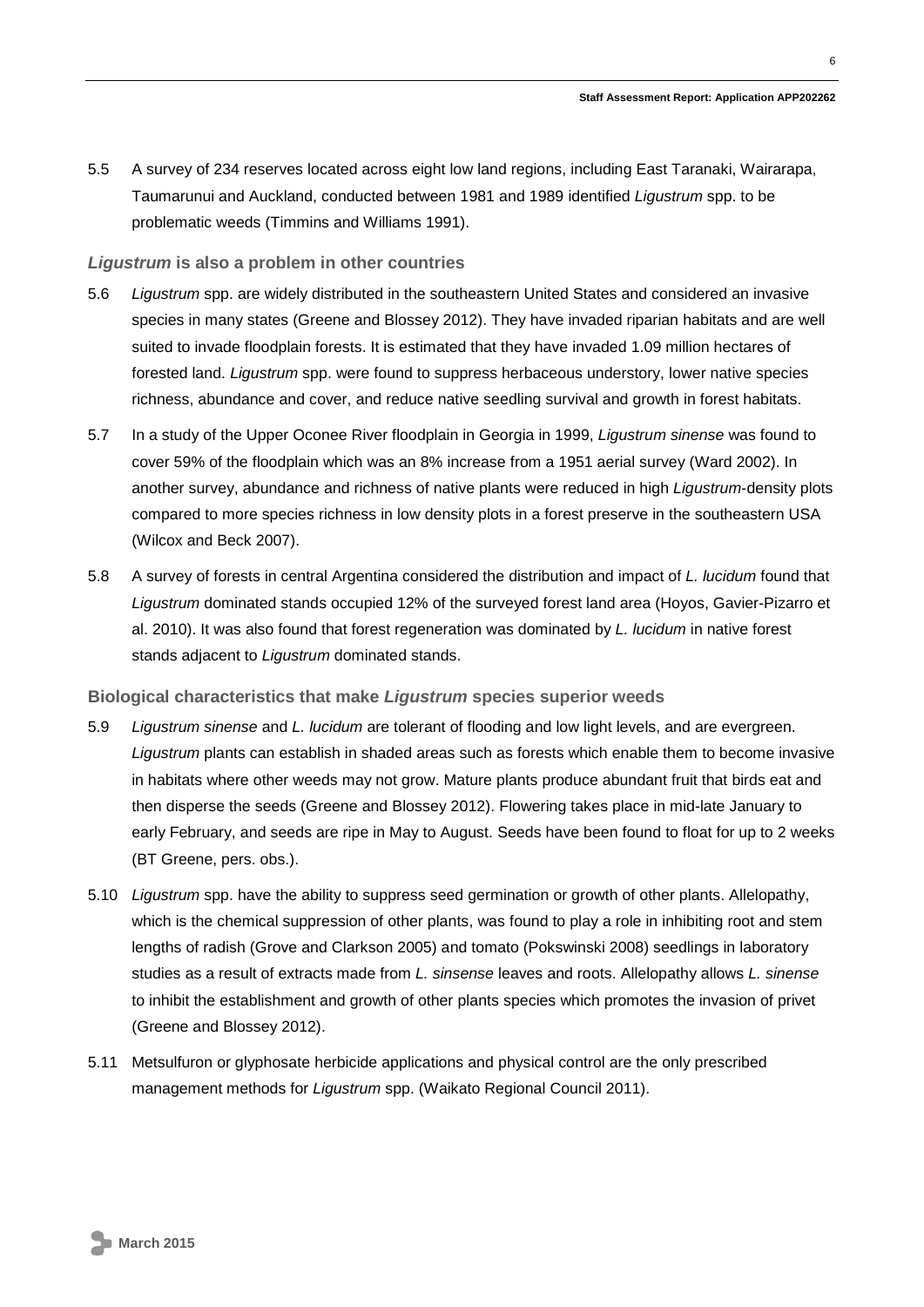## <span id="page-6-0"></span>6. The biology of *Leptophya hospita* makes it a preferred BCA for *Ligustrum* spp.

- 6.1 The applicant is seeking to release *Leptophya hospita* (Drake and Poor, 1937) (Hemiptera: Tingidae), also called the privet lace bug, a native of China, Penang Island, and Malaysia (Zhang, Hanula et al. [2](#page-4-1)011). *Leptophya hospita* adults and nymphs feed on *Ligustrum* mesophyll<sup>2</sup> cells of leaves that lead to a bleached appearance of leaves and premature defoliation.
- 6.2 Females lay an average of 240 eggs that are inserted at an angle into both the dorsal and ventral surfaces of *Ligustrum* leaves and petioles (see Figure 1 for a photo of a female *L. hospita*).
- 6.3 A systemic survey was undertaken between 2005 and 2006 to identify insect communities in China associated with *Ligustrum sinense* foliage (Zhang, Hanula et al. 2008). *Leptophya hospita*, a flea beetle, *Argopistes teskooni*, and an unidentified sawfly were identified as potential biocontrol agents in the survey. The authors suggested that *L. hospita* was a promising biological control agent (BCA) as it often occurred in high numbers on *L. sinense* plants and has limited host range in the family Oleaceae. The recorded host range of *L. hospita* are restricted to the genus *Ligustrum* in China (Li 2001).
- 6.4 *Leptophya hospita* has a short immature developmental period of *circa* 25 days and has shown multiple overlapping generations in rearing colonies in quarantine which is presumed to also be the case in the field (Zhang, Hanula et al. 2011).
- 6.5 There are no known inseparable organisms associated with *L. hospita*.

*Figure 1: Dorsal view of a female* Leptophya hospita *(courtesy Landcare Research)*



 $2$  Photosynthetic cells that lie between the upper and lower epidermis layers of a leaf.

<span id="page-6-1"></span>-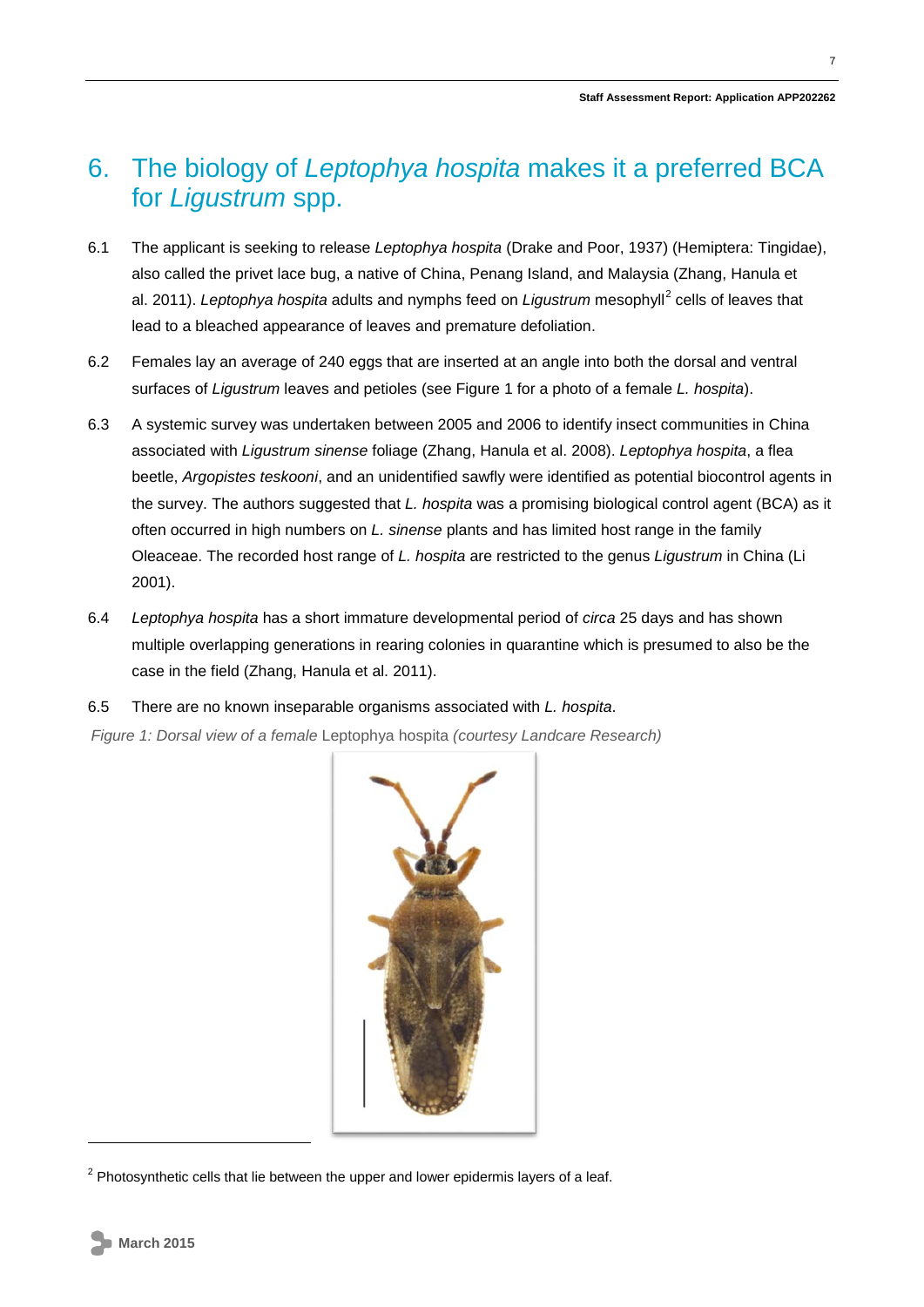## <span id="page-7-0"></span>7. Risk assessment

- 7.1 The benefits and risks associated with the release of *L. hospita* to control *Ligustrum* spp. were assessed with the following assumption in mind: *Leptophya hospita* successfully establishes in the environment and develops self-sustaining populations
- 7.2 We note that *L. hospita* may take some time to establish and build self-sustaining populations in New Zealand; therefore, the effects of the organism on *Ligustrum* will be gradual at first.
- 7.3 The likelihood of the benefits outweighing the risks or *vice versa* is determined in light of the information provided by the applicant, scientific evidence that was collected during a literature review, and additional information provided by submitters.

### <span id="page-7-1"></span>8. Assessment of benefits and positive effects

8.1 The applicant identified potential beneficial effects on the environment, human health, the market economy, society and communities, and Māori culture and traditions that can be associated with the release of *L. hospita* to control *Ligustrum* in New Zealand. We have assessed all benefits and discuss those elements that we considered to be non-speculative or that we consider will have a significant result.

### Environmental benefits

#### **Herbivory of** *Ligustrum* **species**

- 8.2 A number of environmental benefits that may accrue from the release of *L. hospita* to combat *Ligustrum* species are discussed in the application. They include:
	- Feeding on, and defoliation of, Ligustrum plants.
	- Minimising the dispersal and establishment of Ligustrum plants in new environments by reducing the quantities of berries that birds feed on.
	- Increasing the establishment, growth and diversity of native seedlings and animals where Ligustrum species used to grow before control by L. hospita.
- 8.3 Zhang and co-authors assessed the efficacy of *L. hospita* to cause damage to *Ligustrum* sinense (Zhang, Hanula et al. 2013). The authors found that significant defoliation and reductions in photosynthetic activity of damaged leaves from feeding larvae and adults resulted from releasing *L. hospita* on potted plants in the laboratory. The study showed that the density of *L. hospita* bugs on *Ligustrum* leaves played an important role in the level of damage to the plants. They noted that continuous and long term feeding by privet lace bug could result in suppression of *L. sinense* populations in the environment and, as a result, act as a feasible biological control agent to reduce *Ligustrum* species down to desirable levels.
- 8.4 Clinton Care submitted that he found *Aenetus virescens* (native puriri moth caterpillars) in branches and trunks of *Ligustrum lucidum* which he considered to be a good biological control agent for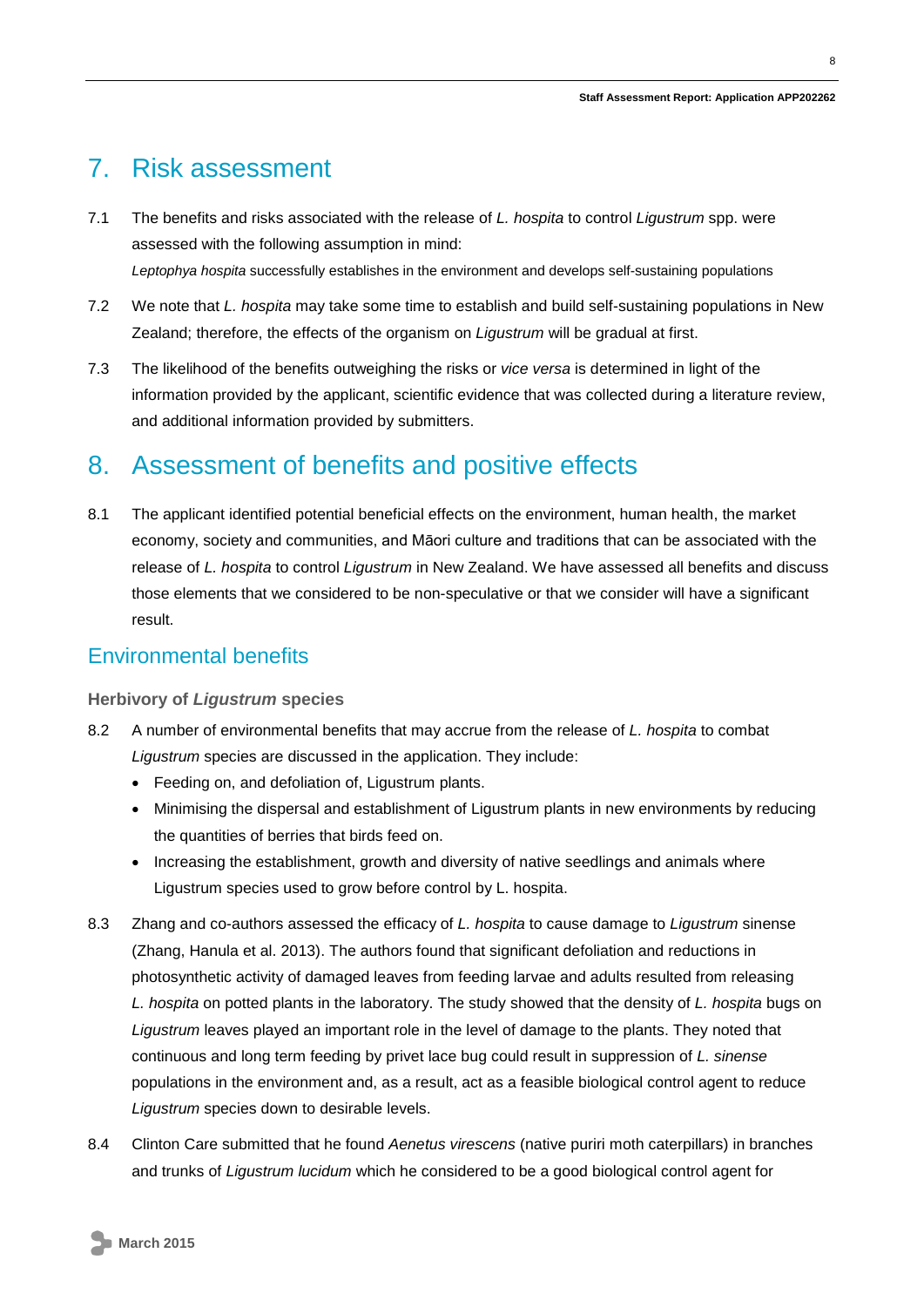*Ligustrum* spp. Chris Winks and co-authors undertook a survey of invertebrate fauna that are associated with *Ligustrum* spp. in New Zealand (Winks, Than et al. 2012). The survey found that although *Ligustrum* spp are attacked by a variety of native and exotic invertebrates in New Zealand overall damage appears to be minimal. Therefore it was recommended that a suitable BCA will need to be introduced to reduce *Ligustrum* infestation in New Zealand.

- 8.5 The Huakina Development Trust questioned the need for a BCA to combat *Ligustrum* in addition to other control methods that the submitter considers are not clearly outlined in the application. The current methodologies that are employed to control *Ligsutrum* spp. in New Zealand are outlined in 5.11. The applicant noted that knowledge of, and access to, *Ligustrum* infestations in addition to resource constraints limit the efficacy of these physical-chemical control methods. Huakina Development Trust further considered the lack of concerted efforts to mount a uniform attack on *Ligustrum* infestations. We considered the pre-application consultation that the applicant conducted with a number of unitary/regional councils, the QEII National Trust, DOC and other environmental organisations and we note that there is not a uniform approach to *Ligustrum* control across all organisations or regions. We consider this to be a result of temporal and spatial dissimilarity in *Ligustrum* abundances between different areas, resource availability and differences in the terms of reference for land management departments and organisations. We consider that a BCA such as *L. hospita* that will not be constrained by territorial boundaries and contrasting weed management practices, and has the potential to be an effective tool to control *Ligustrum* in the presence or absence of other control methods.
- 8.6 We consider *L. hospita* to be a suitable organism to control *Ligustrum* spp. that is **likely** to reduce *Ligustrum* biomass, and diminish dispersal and establishment of new *Ligustrum* plants. We note that the establishment of self-sustaining populations of *L. hospita* may not lead to dramatic reductions in *Ligustrum* populations since the principles of successful biological control is more likely to lead to gradual reduction in the number of *Ligustrum* plants to desirable levels. We also note that it may take time before *L. hospita* establishes in the environment and develops self-sustaining populations that can lead to suppression of *Ligustrum*.

#### **Biodiversity and conservation values**

- 8.7 The applicant discussed the impact that removing *Ligustrum* spp. may have on native plant and tree communities and suggested that reduction in *Ligustrum* plants will lead to improvements in biodiversity.
- 8.8 A number of studies assessed the impact that removal of *L. sinense* had on native plant and animal communities in riparian forests in the southeastern United States. Although most of these studies document the use of physical methods (mulching and hand felling) and herbicide application to remove *Ligustrum* plants, the observations regarding biodiversity values is of relevance in our assessment of the proposed beneficial effects of biological control of *Ligustrum spp.* The return and establishment of Lepidoptera to riparian forests that previously were overgrown with *L. sinense* was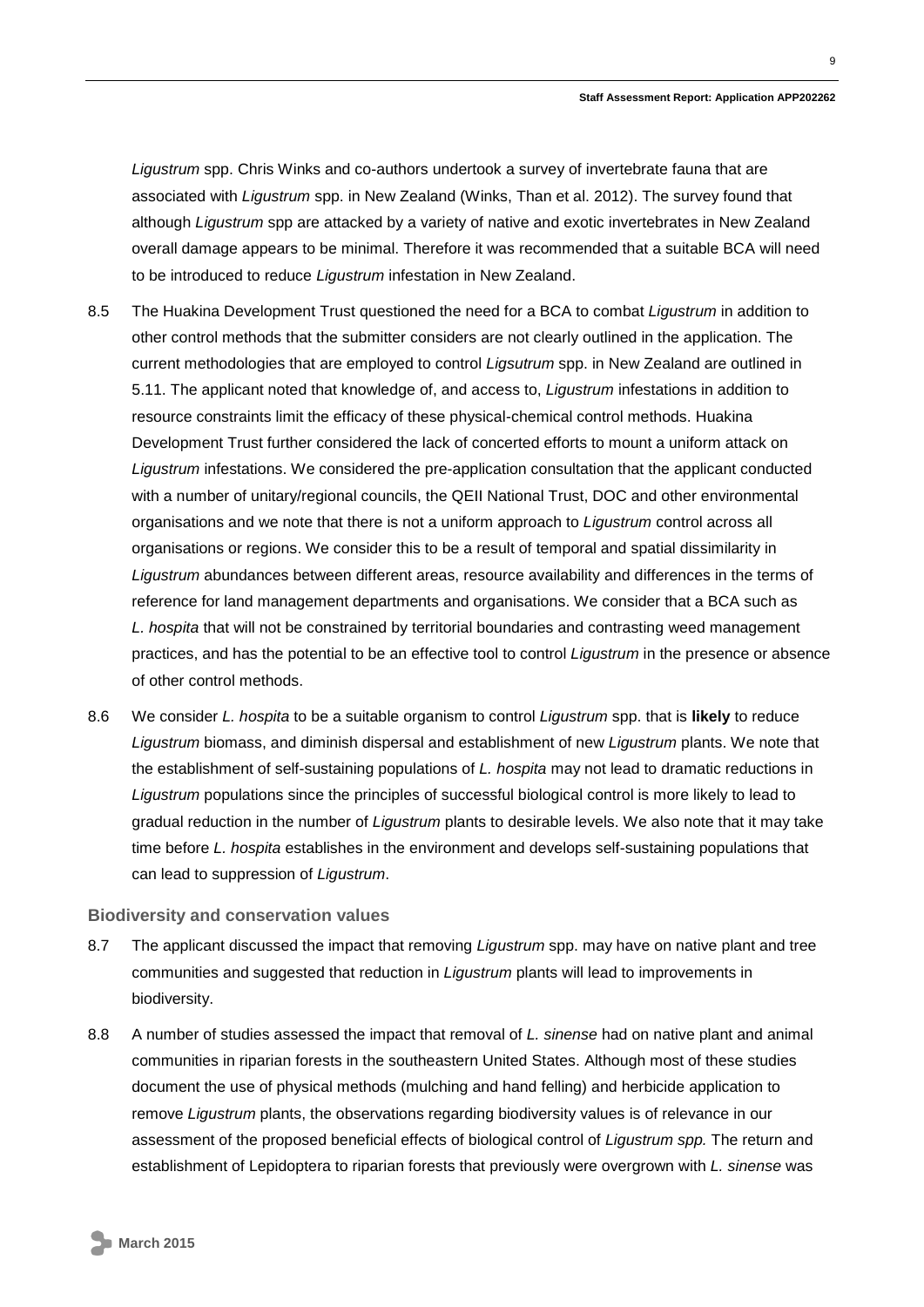shown in a study of butterfly abundance and diversity in these forests (Hanula and Horn 2011). The authors concluded that by removing an invasive species cover that dominates the landscape improves forest habitats for butterfly communities to flourish.

- 8.9 In other studies the impact of removing *L. sinense* had a beneficial impact on bee and butterfly habitat and non-privet herbaceous plant communities after five years of removal of *Ligustrum* plants studied in riparian forest experimental plots (Hudson, Hanula et al. 2013, Hudson, Hanula et al. 2014). The return of pollinator communities and diverse plant communities to the plots was as a result of the removal of *Ligustrum* plants. Native North American earthworm communities established in flood plain forests once *L. sinense* plants were removed (Lobe, Callaham Jr et al. 2014). Exotic earthworms prevailed under *Ligustrum* trees which the authors concluded is a result of soil pH modification mediated by *L. sinense* which supported introduced earthworm communities.
- 8.10 *Ligustrum* has been shown to invade native plant communities and then degrades them by replacing other species such as shrubs and mid-canopy trees in native forests, shrublands and habitats at the interface of modified or developed environments (e.g. road verges, fence lines and drains) (McGregor 2000).
- 8.11 We consider it a **likely** outcome that the control and reduction of *Ligustrum* plants in the environment will support increases in biodiversity values in native plant and animal communities. The consequence of releasing *L. hospita* to control *Ligustrum* spp. will have **minor to moderate** impact on growth and diversity of native communities in these habitats.

#### Human health

- 8.12 The applicant considered that the biological control of *Ligustrum* plants would benefit human health by reducing flowering and therefore the incidence of hay fever, sinusitis and other respiratory health problems.
- 8.13 The applicant considered *Ligustrum* pollen to contribute to elevated allergen sensitisation in people that have hay fever and asthma conditions during the flowering season. The applicant consulted with a number of clinical and allergy experts in New Zealand regarding the impact of *Ligustrum* on allergic responses (Jorgenson 2014). There was consensus between the experts that privet pollen has strongly perceived effects on respiratory health in urban environments during the flowering season by members of the public. However, there is agreement amongst the clinical experts that *Ligustrum*  pollen is not considered to be the primary cause of allergies in flowering seasons, or considered a bigger factor than grass pollens or dust mites. We note the tenuous link between *Ligustrum* pollen and respiratory ill health after reviewing the evidence presented in the application.
- 8.14 A number of clinical and botanical studies documented the effects of *Ligustrum* pollen on human health. In a study of 100 children that presented allergy and immunology conditions at a clinic in Argentina, *Ligustrum lucidum* presented the most allergenic pollen of the plant species in the study (Pendino, Agüero et al. 2011). The researchers found that *Ligustrum* pollen was responsible for 61.5%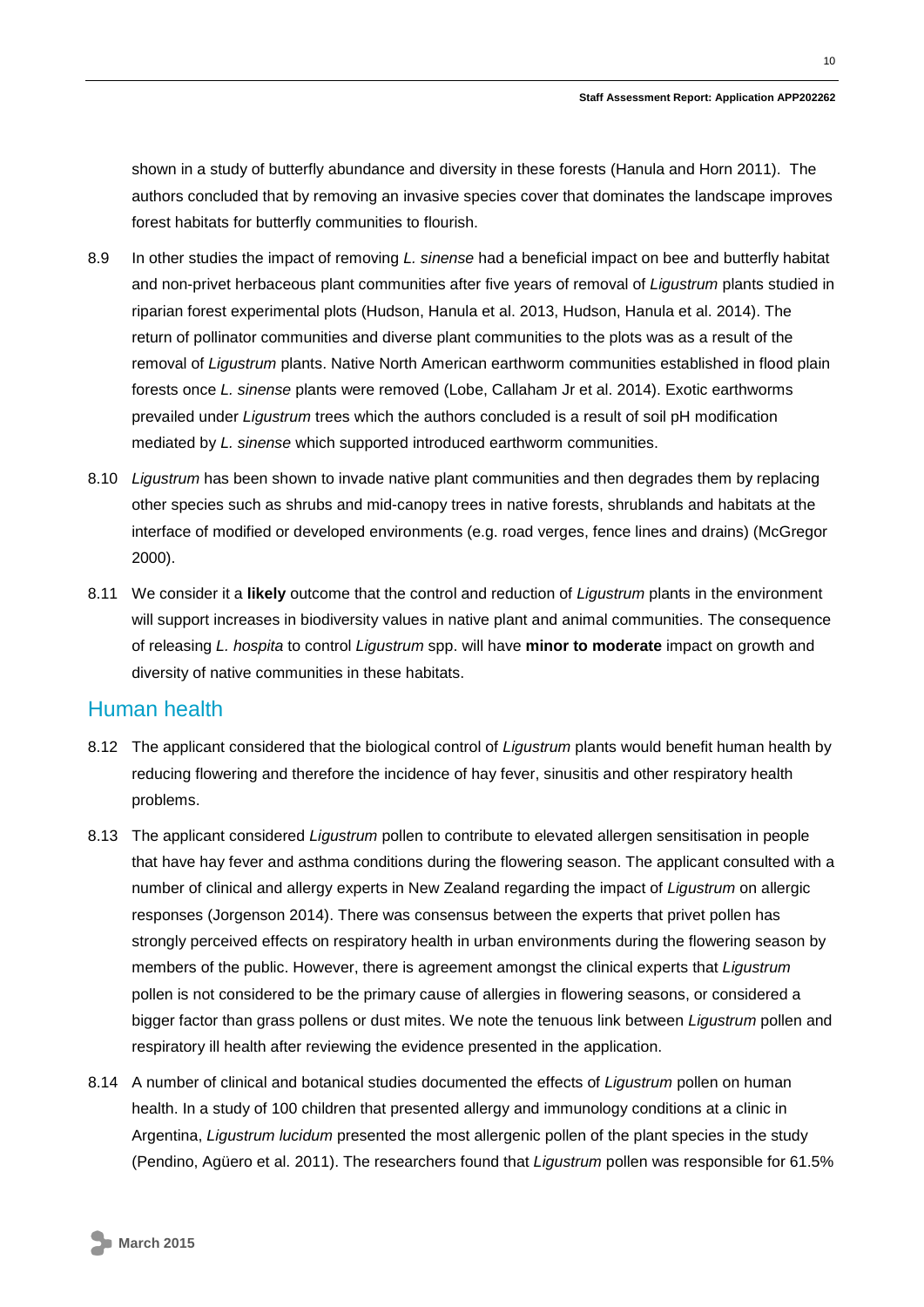positive skin prick tests of only 13 of the 100 patients that were sensitive to pollen. The majority of children (58%) were sensitive to dust mites.

- 8.15 *Ligustrum* plants were identified as the potential causative agent of allergic responses in Cordoba, south west Spain (Cariñanos, Alcázar et al. 2002). However it was found that privet pollen has a short dispersal range and periods of optimum pollinosis coincided with the flowering of *Olea europaea* (olive) trees, a close relative of *Ligustrum*, which is regarded as an important cause of hay fever and asthma in the Mediterranean (McGregor 2000, Cariñanos, Alcázar et al. 2002). Cross reactivity between pollens from trees in the Oleaceae family including *Faxinus excelsior* and *Ligustrum vulgare* was found, in addition to the fact that the main pollen allergen protein of *Olea europeae* is similar to proteins produced by the other species of the Oleaceae family (Obispo, Melero et al. 1993). This, the authors suggested, indicates that *Ligustrum* species may not be the sole cause of respiratory health issues where it is present in proximity to other tree species in the Oleaceae family.
- 8.16 Following a review of the literature on *Ligustrum* allergenics, we consider that biological control of *Ligustrum* plants is **unlikely** to have real benefits given the equivocal evidence of *Ligustrum's* effects on respiratory health. We therefore consider the release of *L. hospita* to have **minimal** consequences on human health.

#### Market economy

- 8.17 The applicant considered the successful biological control of *Ligustrum* species will benefit the market economy by reducing costs to land and conservation managers if *L. hospita* reduces the vigour and abundance of the weed.
- 8.18 The applicant consulted with a number of organisations with respect to the financial costs of controlling *Ligustrum* species. The organisations include:
	- Department of Conservation. The costs to control *Ligustrum* species within DOC's weed management programmes very from \$1,000 to \$33,000 per year. The cost of managing *L. lucidum* in the Auckland Domain is \$10,000 to 20,000 annually.
	- Waikato Regional CounciL. The council historically has spent around \$15,000 per year to control *Ligustrum* species. The cost to control *Ligustrum* in the Te Hikuwai reserve (Hamilton) will be \$6,500 using mechanical means with up to \$5,000 spend each year for a number of years to manage any regrowth.
	- Pukemokemoke Bush Reserve Trust. The cost is \$35,000 for mechanical removal of 4-5 acres of solid *Ligustrum* plants.
	- Hawke's Bay Regional CounciL. It costs over \$120,000 per annum in contractor's time and staff time to control *Ligustrum* plants.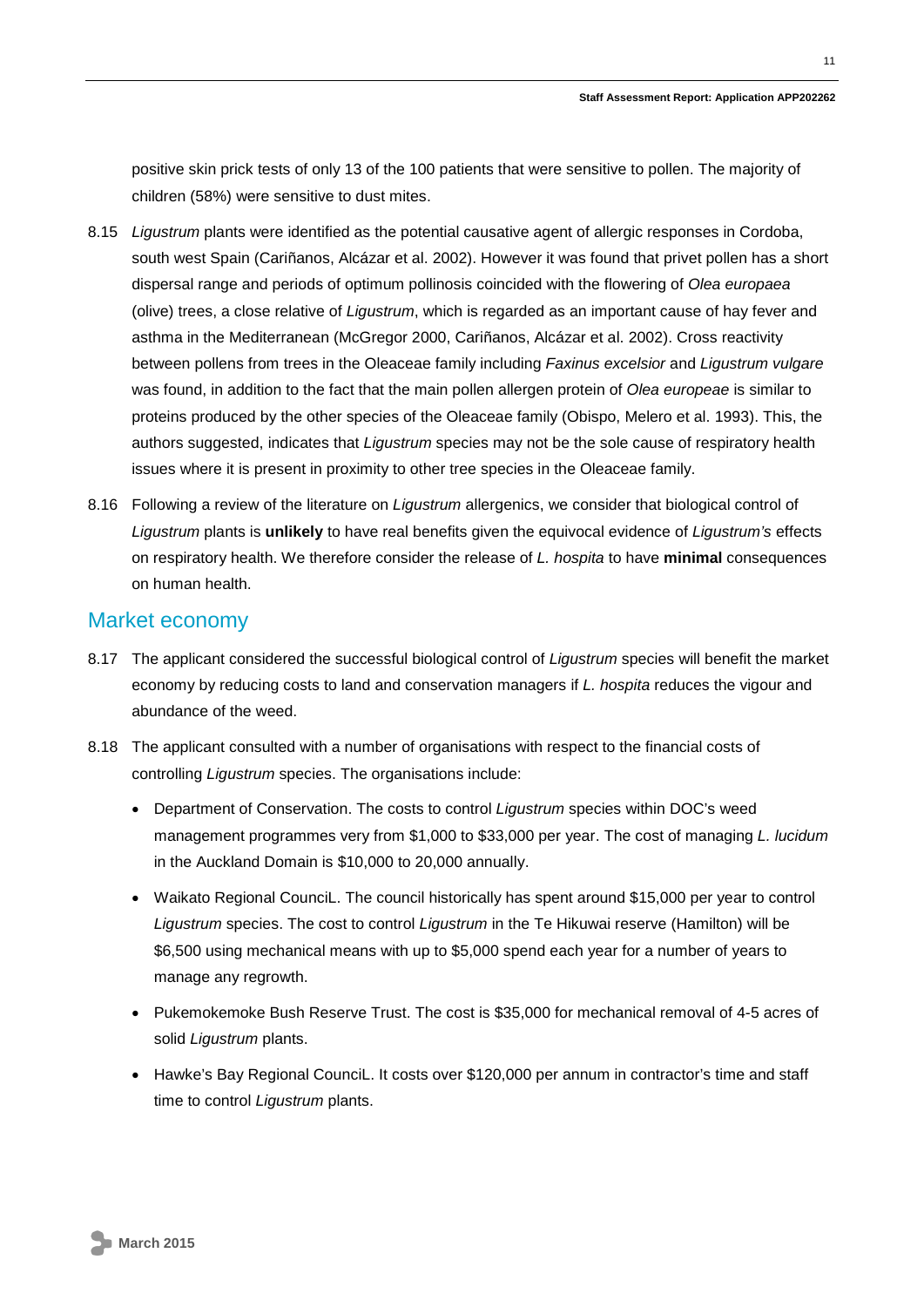- Bay of Plenty (BoP) Regional CounciL. In a cost-benefit analysis to support the BoP Regional Management Plant, the net present value of impacts of *Ligustrum* is estimated at \$6M (minimum \$1.4M, maximum \$25M) over 50 years.
- 8.19 A number of the unitary and regional councils that were consulted did not have cost information or the data available to reliably estimate the costs pertaining to control of *Ligustrum* infestations in their regions. The applicant noted that from the cost information obtained through consultation, ongoing costs of at least \$150,000 per year can be expected to control *Ligustrum* species in the environment.
- 8.20 We consider it **likely** that economic benefits to land management budgets may follow the release of *L. hospita* to control *Ligustrum* spp., but that the economic benefits will be **minimal** as weed control programmes will continue however the focus of these programmes will shift to other weeds that have become problematic.

### <span id="page-11-0"></span>9. Assessment of risks and costs

9.1 The applicant has identified potential adverse effects that may be associated with the release of *L. hospita*. These include effects on the environment, human health, the market economy and potential negative effects on Māori and their relationship with the environment.

#### Environmental effects

- 9.2 The applicant considered that the release and establishment of *L. hospita* would have adverse effects on the environment if feeding by adult and nymphs:
	- attack and reduce populations of native plants
	- interfered with trophic webs.

**Host range testing shows that native New Zealand plants fall outside the ecological host range of** *L. hospita*

- 9.3 The applicant discussed data from host range tests that were conducted in the United States and New Zealand and reported on in two unpublished reports (Zhang, Hanula et al. 2012, Landcare Research 2014a). The applicant considered that the host range tests show that New Zealand native plants are not preferred hosts for feeding or reproduction by *L. hospita*.
- 9.4 Host range testing is considered to be the gold standard approach to establish the specificity and safety of an organism as a biological control agent. The original and widely accepted method to determine host range was developed by Wapshere and published in 1974 (Wapshere 1974). The primary method to identify plant species to be used in host range tests according to Wapshere is to assess phylogenetic relationships between the weed and other plant species to determine which species are successively more distantly related for inclusion in a testing protocoL. Wapshere also proposed a number of additional criteria by which test species may be selected in case the centrifugal phylogenetic method fails.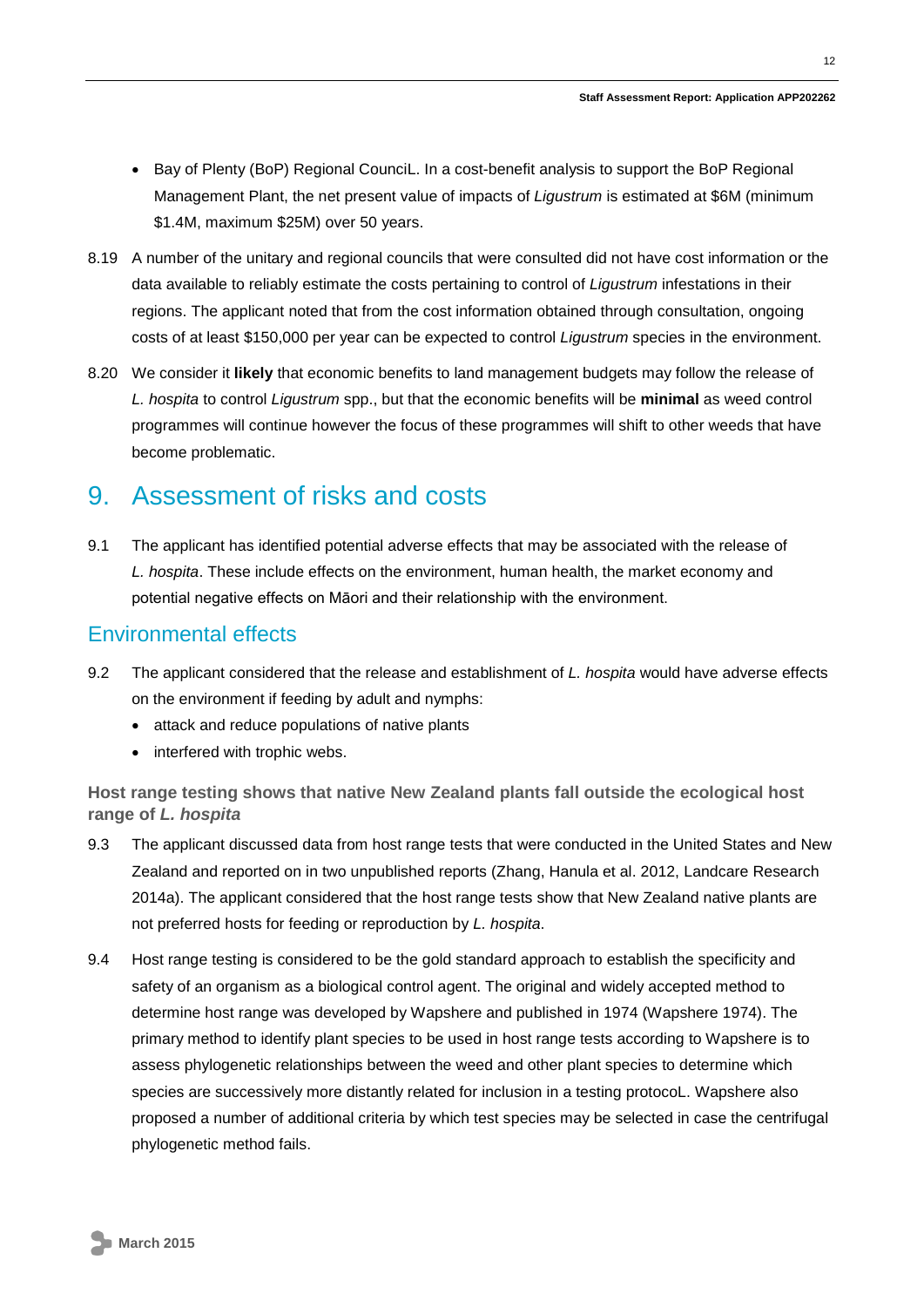- 9.5 The rapid development of molecular tools has led to new understandings of phylogenetic relationships between plant species. This has created new levels of certainty to establish strict relations beyond using taxonomic restrictions alone. This has meant that as many test plants from as many related taxa were included in testing protocols previously rather than considering the true degree of relatedness between target and non-target species (Briese 2005).
- 9.6 The host range testing undertaken in the USA was to determine the fundamental host range<sup>[3](#page-6-1)</sup> of *L. hospita* (Zhang, Hanula et al. 2012).The tests were conducted in quarantine before the authors petitioned the relevant regulator to release *L. hospita* to supress *L. sinense* in the environment. The test plants were selected on the basis of true phylogenetic relationships modified from the centrifugal phylogenetic method. No-choice (*L. sinense* absent) and multiple choice (*L. sinense* present) tests were conducted on 45 and 13 plant species respectively to determine feeding damage, oviposition (egg laying) and egg numbers that successfully develop to adult. *Ligustrum sinense* belongs to the order Limiales, family Oleaceae, tribe Oleeae and subtribe Ligustrinae. The results from no-choice tests showed that the host range of *L. hospita* was restricted to plants in the tribe Oleeae*. Leptophya hospita* did cause minor damage to some plant species outside of the Oleeae however none of these plants could support development to adults where *L. hospita* successfully oviposited on plant material to lay its eggs. The authors reported that out of 45 test species in no-choice trials, *L. hospita* oviposited on three native North American species and three non-native species to the same level as they did on *L. sinense*. However, only one of the native species, *Forestiera neomexicana*, and one species belonging to the same genus as the target, *L. vulgare*, was comparable to *L. sinense* in terms of the number of nymphs that developed to adults.
- 9.7 The results of their choice tests show that *L. hospita* display a preference for feeding and ovipositing on *L. sinense* over any other species. When the researchers compared non-target plant species relative to *L. sinense* in no-choice and choice tests, they found that feeding and ovipositing rates dropped significantly. The authors considered that the results suggest that if *L. hospita* is faced with a number of options to feed and oviposit on, it will prefer *L. sinense* above any non-target species including the native North American species that are in the same family as the target weed and other Ligustrum species. This, the authors considered to be the ecological<sup>[4](#page-12-0)</sup> host range or also called the realised host range of *L. hospita*, which is often smaller than the fundamental host range as determined in no-choice tests.
- 9.8 The applicant considered that no New Zealand native plants outside the tribe Oleeae would be a risk of attack from *L. hospita* in the field from the host range tests performed in the USA.

-

<span id="page-12-1"></span> $3$  Defines the absolute limits of a species host range. It includes all hosts that are used by the test organism where no alternative is offered. Fundamental host range does not represent field conditions.

<span id="page-12-0"></span> $4$  Comprises the plant species that are actually utilised in the field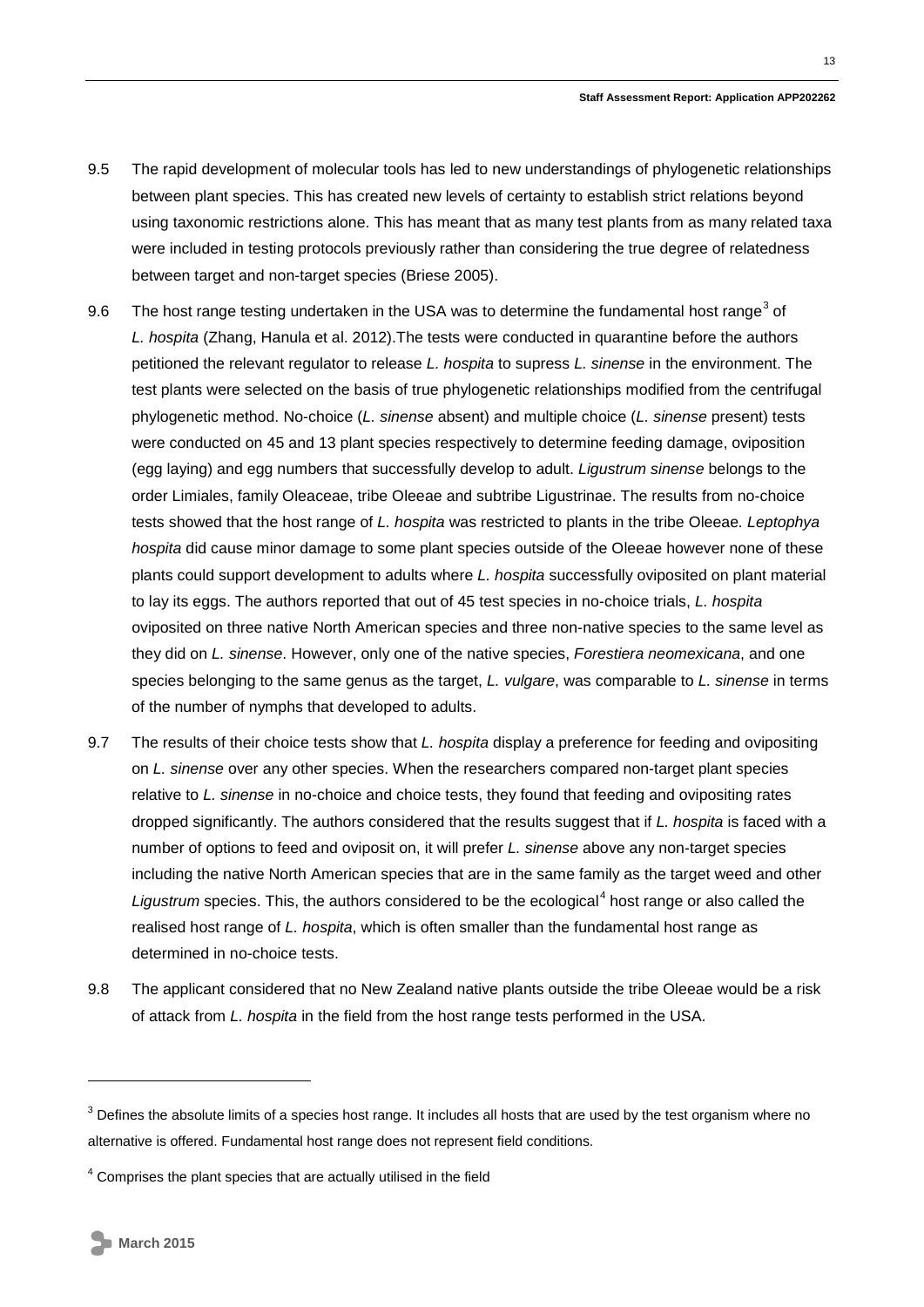- 9.9 No-choice host range testing was performed on the four native New Zealand maire species in the Oleeae: *Nestegis cumminghamii*, *N. lanceolata*, *N. montana* and *N. apetala* (Landcare Research 2014a).
- 9.10 None of the *Nestegis* species were preferred by *L. hospita* as hosts. There were a number of feeding marks on *Nestegis* leaves but the maximum mean number of counted feeding marks was 49% less the mean number of feeding marks on *L. sinense* plants. The largest number of marks was counted on *N. apetala* or coastal maire. As a result, the applicant considered that none of the *Nestegis* species are preferred food for the *L. hospita*. There were no eggs laid on any of the *Nestegis* species and none of the *Nestegis* species supported the rearing of *L. hospita* adults. Therefore *L. hospita* cannot complete a life cycle on *Nestegis* speices.
- 9.11 The applicant considered that damage to *Nestegis* leaves will be incidental where populations of *Nestegis* and Ligstrum grow in close proximity to one another as *Nestegis* spp. are not considered to be fundamental hosts of *L. hospita*. The applicant noted that *Ligustrum* and *Nestegis* species are not considered to be growing in close range to one other. David Havell, Technical Advisor for DOC, submitted that spreading of *L. hospita* from *Ligustrum* to *Nestegis* species will most likely occur in high density *Ligustrum* areas such as urban fringe and agricultural landscapes where *Ligustrum* patches and bush occur together in metropolitan bush fragments and margins. Mr Havell noted that *Nestegis* species are rarely found in relatively young secondary regeneration forests which is found in bush fragments, margin and canopy gaps. He went on to say: "*Nestegis species rarely dominate forest patches and usually occur as scattered individuals within older forests*". We therefore note that *Ligustrum* affected areas will generally have little or no *Nestegis* species.
- 9.12 The host range testing was reviewed by two independent scientists: Drs Simon Fowler (Research Leader, Biological Control, Landcare Research) and Jim Hanula (US Department of Agriculture, Forest Service). The reviewers were in agreement that the testing methodology was sound and the conclusions drawn correct. Simon Fowler commented that the choice of New Zealand native test plants is appropriate and that there is very low risk of minor spillover damage by *L. hospita* on *Nestegis* spp. in New Zealand. Dr Fowler considered the consequences of occasional and incidental damage to *Nestegis* as a result of *L. hospita* feeding to be negligible.
- 9.13 The Huakina Development Trust submitted that they consider *L. hospita* to be host specific, but noted the importance and need for long-term monitoring following the release of a new organism for biological control. The applicant noted that the National Biocontrol Collective is committed to the evaluation of target and non-target effects of agents post release. The applicant Waikato Regional Council will be overseeing the release of *L. hospita*, and evaluate establishment of the BCA and its effect on *Ligustrum* plants. The applicant further noted that monitoring of this release and other future BCA will be key to improve on the practice of biological control of weeds in New Zealand.
- 9.14 We consider it **highly improbable** for *L. hospita* to use native New Zealand *Nestegis* spp. as a host for development since the host range testing conclusively showed that the organism cannot complete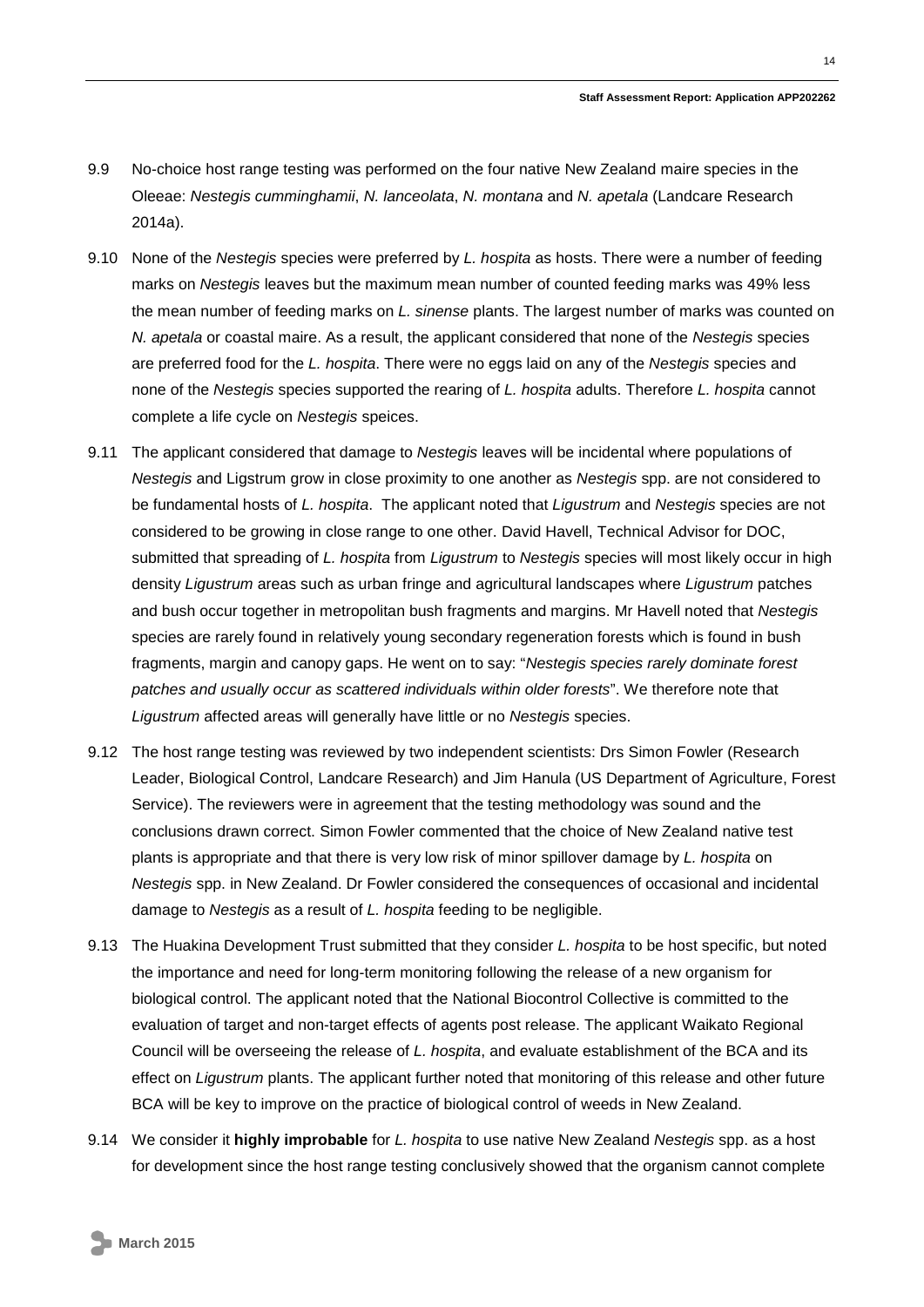development on *Nestegis* and is thus not a fundamental host. Hence native species are not able to act as an ecological host to *L. hospita*. The potential adverse effects of releasing *L. hospita* to control *Ligustrum* spp*.* on native New Zealand plant species is considered to be **minimal.**

**Privet lace bug will not cause interference with trophic webs**

- 9.15 We consider it important to take a holistic approach in assessing the potential adverse environmental effects that may be associated with the release of *L. hospita*. It is assumed that *L. hospita* will effectively establish in the environment and our assessment shows it is **likely** to reduce the occurrence and abundance of *Ligustrum* spp. It is therefore expected that control of *Ligustrum* will have effects at landscape and trophic web levels given that *Ligustrum* infestations reduce canopy tree abundance and native plant species richness (Greene and Blossey 2012).
- 9.16 Fiona McTavish of Bay of Plenty Regional Council submitted that the removal of *Ligustrum*  infestations is unlikely to lead to re-invasion by worse weeds. Ms McTavish further stated that this is so because *Ligustrum* is "*almost unique in its ability to invade and displace established shrubland and forests by its ability to invade and displace dense canopy and eventually overtop established canopy species*".
- 9.17 Trophic or food webs are a succession of organisms in an ecological community that are linked to each other through the transfer of energy and nutrients. We consider new interactions between *L. hospita* and predators and parasitoids that may attack the organism as important effects that may follow the release and establishment of *L. hospita*. The impact that control of *Ligustrum* plants will have on habitats for native and specialised insects and food availability for birds are also important effects on trophic webs that we consider in our assessment.
- 9.18 The applicant noted that 'apparent competition' between two species occurs when both are predated upon by the same natural enemy. Thus when populations of parasites or parasitoids build to large numbers on a newly established organism, it may lead to elevated attacks on native organisms that fall within their host range.
- 9.19 The applicant lists *Tanybyrsa cumberi* Drake as the only native lace bug in the family Tingidae (subfamily Tinginae) known in New Zealand (Larivière and Larochelle 2004). In the updated list of New Zealand Hemiptera published in 2012, *Carldrakeana socia* Drake and Ruhoff is listed as a native tinged and *Cyperobia carectorum* Bergroth as an endemic tinged in the family Tingidae, subfamily Cantacaderinae (Larivière and Larochelle 2012).
- 9.20 *Tanybyrsa cumberi* is associated with its host plant *Astelia banksii* although it may sometimes occur on vegetation close to *Astelia* plants (Larivière and Larochelle 2012). *Astelia banksii* is primarily found in coastal regions in New Zealand and therefore we consider that *Astelia banksii* will not normally be growing in or near *Ligustrum* plants. The applicant noted that a small parasitic wasp has been recorded from the eggs of *Tanybyrsa cumberi* (May 1977). This, the applicant suggests could cause 'apparent competition' from the establishment of *L. hospita* in the environment if the wasp builds to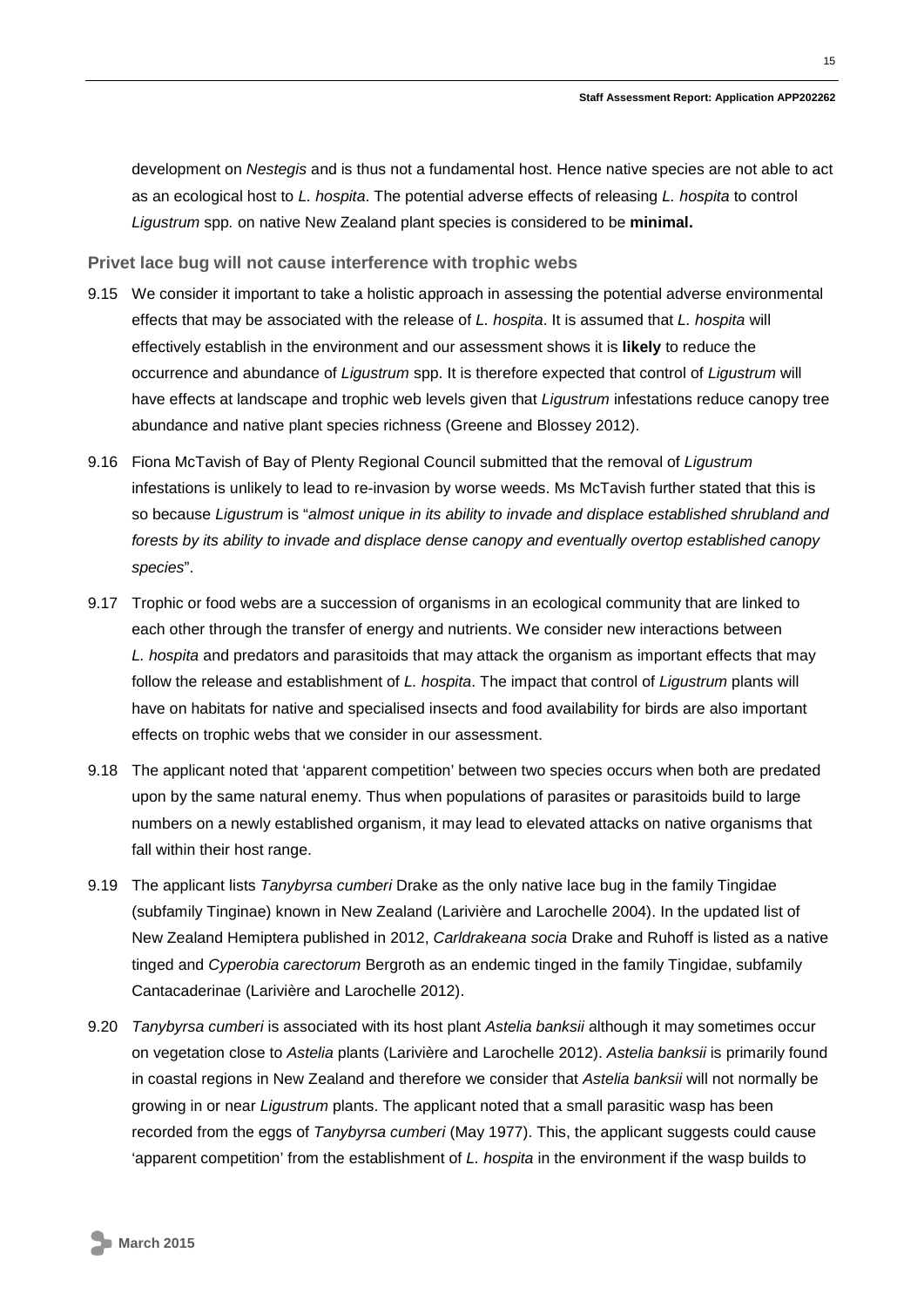unnaturally large populations on the privet lace bug which may lead to higher pressures on *Tanybyrsa cumberi* populations.

- 9.21 We consider it **unlikely** for *L. hospita* populations to convey unnaturally high pressures on *Tanybyrsa cumberi* populations. This may only occur where *Astelia banksii* and *Ligustrum* spp. grow near each other which is limited by the exclusive natural geographical location of these plant species.
- 9.22 The other two tingids have been found in locations where *Ligustrum* plants do not normally occur. *Carldrakeana socia* has been found in moss samples from the southeastern part of the North Island and *Cyperobia carectorum* on flowering plants comprising of the Compositae family from Marlborough to Central Otago (May 1977).
- 9.23 The applicant noted that there are low levels of general predators associated with *Ligustrum* spp. and none of these were restricted to *Ligustrum* plants only (Winks, Than et aL. 2012). These predators may attack *L. hospita* when it establishes in the environment however the pressures from generalist predators on a *Ligustrum* biocontrol agent are not considered to be over and above typically expected levels of predation.
- 9.24 There were no specialised invertebrates that are associated with *Ligustrum* spp. found in a survey of 39 sites throughout New Zealand except for the moth *Trichophysetis cretacea* whose host range is unknown and yet to be determined (Winks, Than et al. 2012). Therefore we consider it **very unlikely** that reduction in *Ligustrum* abundance will impact native and specialised invertebrate species as there are no invertebrate species that are exclusively associated with *Ligustrum* spp. Incidental disturbances are expected to be overcome by migration to nearby or suitable host plants in the absence of *Ligustrum*.
- 9.25 The applicant considered whether decline in *Ligustrum* populations may reduce the availability of food to birds. One study monitored the diet of birds in the forest remnants of the Nelson region (Williams and Karl 1996). None of the observed bird species fed exclusively on *Ligustrum* berries or were dependent on the fruiting season of *Ligustrum* spp. In addition, Bay of Plenty Regional Council submitted that "*frugivorous native birds are adaptable enough to source other food to replace the small dietary component privet fruit may have filled".*
- 9.26 No substantial differences in abundance and diversity of songbirds were found in forest plots that differed in *Ligustrum* densities (low, medium and high numbers of *Ligustrum* plants) (Wilcox and Beck 2007).
- 9.27 We consider it **highly improbable** that biological control of *Ligustrum* populations will negatively impact the diet of fruit eating birds since other fruiting plants are usually present where *Ligustrum*  plants grow.
- 9.28 Overall, we consider it **very unlikely** that the release of *L. hospita* will disturb trophic webs or upset ecological relationships, and that any adverse effects on trophic webs will be **minimal.**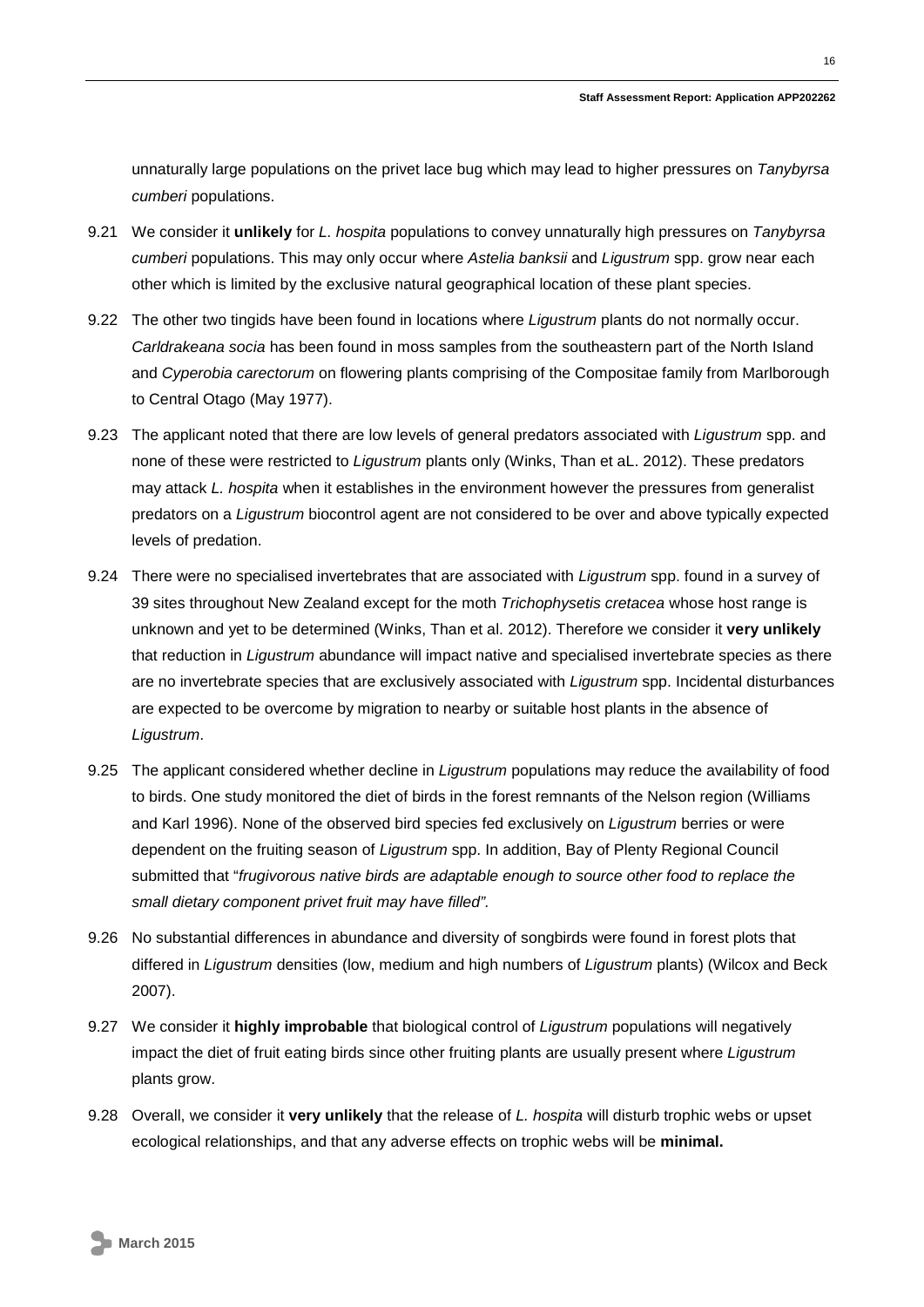### Effects on the market economy

**Adverse effects on ornamental plants that are related to** *Ligustrum*

- 9.29 The applicant identified potential adverse effects on New Zealand's nursery and garden industry once *L. hospita* establishes since a number of plant species that have economic and ornamental value may fall within the organism's host range.
- 9.30 We note that the fundamental host range of *L. hospita* is restricted to the tribe Oleeae (Zhang, Hanula et al. 2012). Within the tribe Oleeae, there are a number of genera of plants that are native to New Zealand (*Nestegis* spp. – see 9.9 – 9.11) or are sold in New Zealand at nurseries. The applicant considered that development of *L. hospita* to adult stage occurred in three genera of the Oleeae that are of relevance due to their ornamental value in New Zealand: *Fraxinus*, *Chionathus* and *Syringa*.
- 9.31 Host range testing conducted on six *Fraxinus* (ash) species showed that *F. nigra* was the only species that *L. hospita* laid eggs on and nymphs developed successfully in no-choice tests (Zhang, Hanula et al. 2012). In choice tests, feeding damage, number of eggs laid and numbers of adults reared were significantly lower on the *Fraxinus* species compared to *Ligustrum sinense*. It has also been noted that none of the 22 *Fraxinus* spp. that occur in China has been reported to be a host of *L. hospita* (Landcare Research 2014a).
- 9.32 Similarly, *Chionanthus* spp. (fringetrees) supported the life cycle of *L. hospita,* though the number of eggs laid and number of newly emerged adults were significantly lower than *L. sinense* in no-choice tests. Very few eggs were laid on *C. virginicus* in choice tests (0.8 % of the number of eggs laid on *L. sinense* in the test) indicating that this species does not fall within the ecological host range of the lace bug. We also note that none of the seven *Chionanthus* species that occur in China has been reported to be a host of *L. hospita*.
- 9.33 *Syringa* (lilacs) are the closest relative to *Ligustrum*. Therefore this genus was identified as being at the greatest risk of non-target attacks by *L. hospita*. No-choice host range testing was performed on seven *Syringa* spp: *Syringa patula*, *S. meyeri*, *S. oblata*, *S. vulgaris* (including six cultivars sold in New Zealand), *S. x josiflexa*, *S. x laciniata*, and *S. hyacinthiflora* (including three cultivars sold in New Zealand) (Zhang, Hanula et al. 2012, Landcare Research 2014a). The results indicate that although *L. hospita* laid its eggs on *Syringa* species, survival of *L. hospita* nymphs were poor compared to survival on *Ligustrum* controls, and few adults reared successfully. Even fewer adults were reared when *L. hospita* adults that were reared in the first test were placed back on *Syringa* plants for a second generation (<2% adults were reared compared to *L. sinense* control plants in a second generation).
- 9.34 The applicant considered that it is highly unlikely that *L. hospita* could colonise isolated *Syringa* plants and establish viable populations though minor spill over attack from nearby *Ligustrum* plants may occur. Jim Hanula (USDA, Forest Service) considered that the testing provided the necessary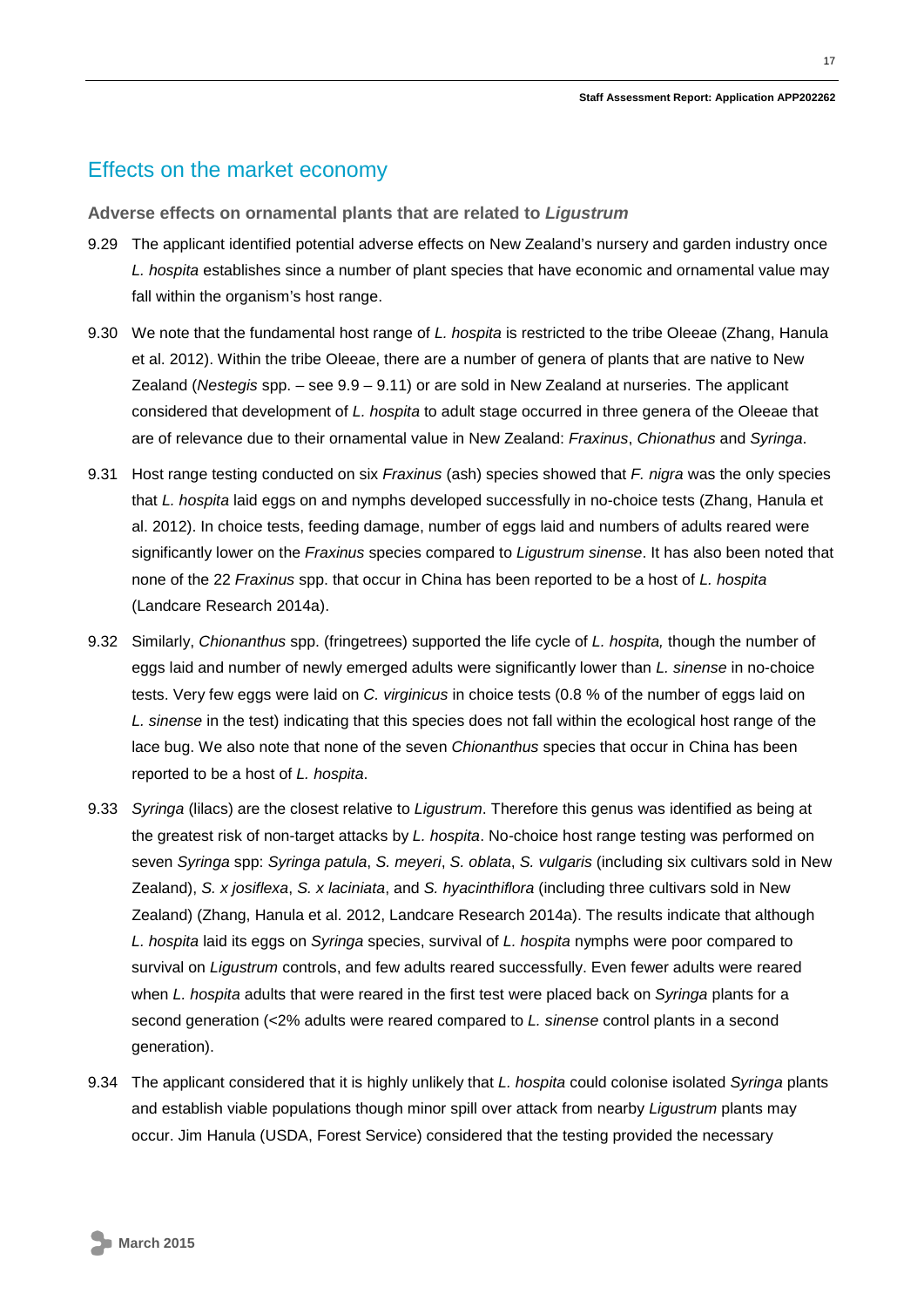evidence to show that *L. hospita* is unlikely to be successful in the environment in the absence of *Ligustrum* sinense.

- 9.35 The applicant noted that the Nursery and Garden Industry Association of New Zealand (NGINZ) estimate that potential trade value of *Syringa* to the nursery industry is less than \$100,000. The NGINZ also considers *Syringa* to be highly prized by gardeners.
- 9.36 We consider that it is **very unlikely** that *L. hospita* will pose any significant threat to ornamental plants that are related to *Ligustrum* spp. and that may have economic value to the nursery industry or have emotional enjoyment to gardeners. We consider that spill over attack on especially some of the *Syrina* cultivars that are sold in New Zealand may occur where these plants are grown in close proximity to *Ligustrum* plants. We also consider that it is unlikely for *Ligustrum* infestations to occur close to where Syringa is grown in gardens or parks therefore any spill over effects and related damage is expected to be **minimal.**

**Adverse effects on plants that have agro-economic value**

- 9.37 *Olea europaeus* or the olive tree is another plant in the Oleeae tribe that have economic value in New Zealand. Results from no-choice host range testing showed that there was minimal feeding by *L. hospita* on *O. europaeus* plants (only 3.8% of the damage caused to *L. sinense* leaves by *L. hospita*). No eggs were laid on *O. europaeus* leaves (Zhang, Hanula et aL. 2012).
- 9.38 Therefore we consider it **highly improbable** that *L. hospita* will cause any significant damage to *O. europaeus* and any spill over effects from *Ligustrum* plants close to olive groves will be **minimal**.
- 9.39 In conclusion, we consider it **very unlikely** for the establishment of *L.hospita* in the field to have detrimental effects on plant species that have ornamental and/or economic value. We consider that any negative effects will be **minimal** and that the risks can be mitigated by removing *Ligustrum* plants where they grow in gardens and parks or close to olive groves.

#### Relationship of Māori to the environment

- 9.40 The potential effects on the relationship of Māori to the environment have been assessed in accordance with section 6(d) and 8 of the Act. Under these sections all persons exercising functions, powers and duties under this Act shall take into account the relationship of Māori and their culture and traditions with their ancestral lands, water, sites, waahi tapu, valued flora and fauna and other taonga, and the Treaty of Waitangi.
- <span id="page-17-0"></span>9.41 The applicant engaged with Māori via the EPA's national Te Herenga<sup>[5](#page-12-1)</sup> network and a Maori Reference Group (MRG). The MRG is made up of four members with expertise and experience relevant to biological control applications. The MRG was established to facilitate consultation with Māori interests

-

<sup>&</sup>lt;sup>5</sup> Te Herenga is made up of Māori resource and environmental managers, practitioners, or experts who represent their iwi, hapū, or Māori organisation on matters of relevance to the activities and decision making of the EPA.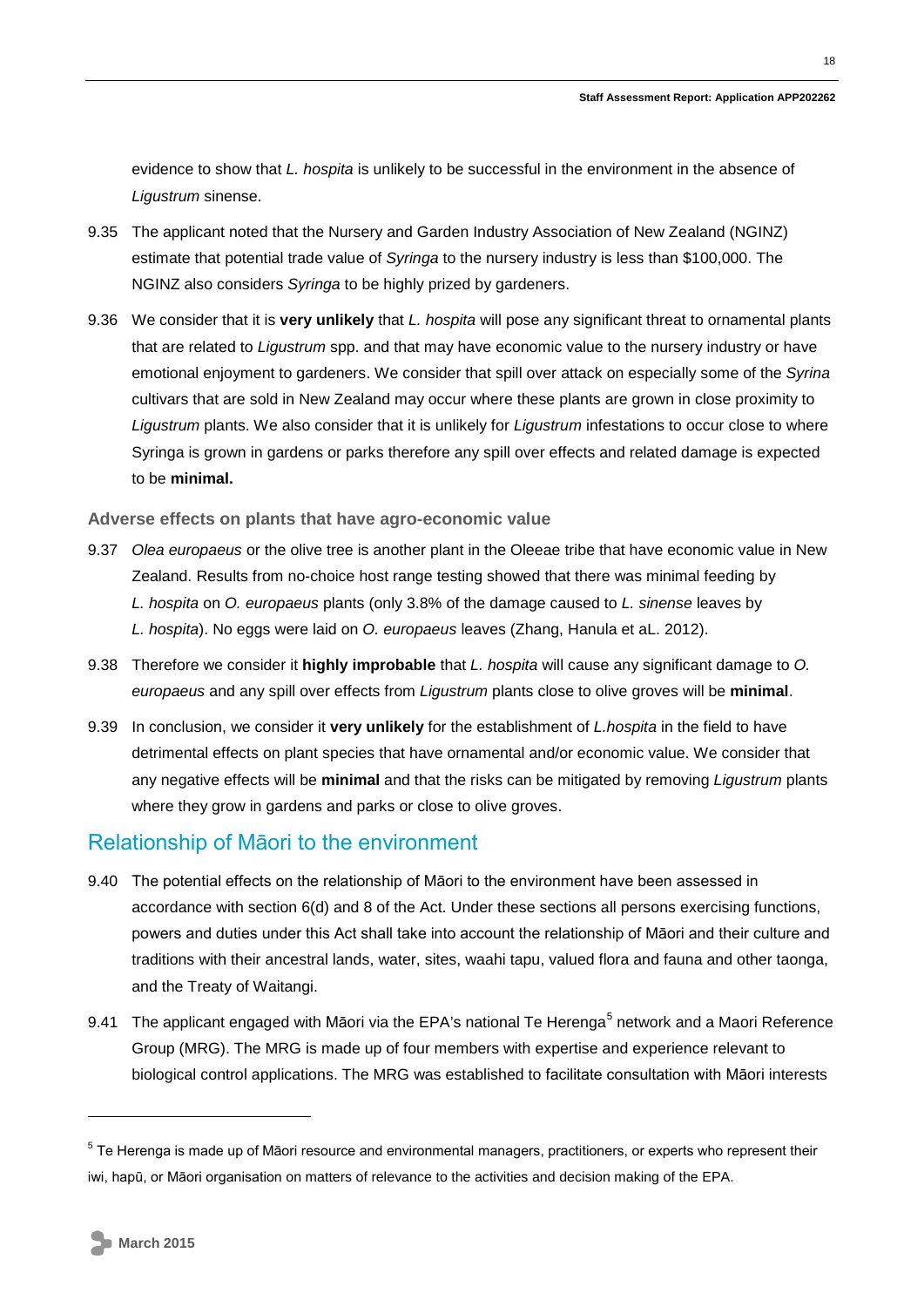that may be impacted by the release of new biocontrol agents. The MRG noted that they neither represent their individual iwi or hapū nor represent a unifying voice for Māori interests. The MRG also noted that they will not comment on every application for a new pest control agent but consider the principle level impacts of new biocontrols and provide guidance that should be covered in individual applications.

- 9.42 The MRG noted that the broad cultural principles that apply to considerations on the introduction of new biological control agents, pest management and environmental protection are Kaitiakitanga<sup>[6](#page-17-0)</sup> and Manaakitanga<sup>[7](#page-18-0)</sup>. The MRG considered that new biocontrol agents pose the potential to both have a positive impact by aiding in the restoration of balance and reduction in environmental degradation, and a negative impact by leading to further disturbance. This, the MRG considered, influence iwi or hapū's ability to 'manaaki' for their whanau and visitors.
- 9.43 The applicant noted that with reference to the cultural principles, the MRG recognised that proposed introduction of *L. hospita* may have significant direct beneficial effects on taonga, and indirectly on the wider ecosystem. The applicant also noted that the MRG considered the host range testing to provide a degree of assurance that risk to non-target native organisms is likely to be minimal. The applicant further noted that the MRG recognised the specific biophysical characteristics of *Ligustrum* that disturbs native plants and the wider ecosystem.
- 9.44 The EPA furnished Te Herenga with information about the seven biocontrol release applications that the National Biocontrol Collective intend to submit to the EPA in 2015 and 2016, including the current application to release *L. hospita*. The applicant noted that no responses have been received concerning the introduction of *L. hospita* in particular, apart from a submission from Ngāti Hei that identified *Ligustrum* management as a financial burden to control in the Hikuai Ti Touka Reserve which has significance to Ngāti Hei.
- 9.45 We consider that the applicant provided sufficient information to show that the release of *L. hospita* will not pose significant risk to native or taonga species, ecosystems and traditional Māori values, practices, health and well-being. As noted above, we consider it highly improbable that *L. hospita* will use native *Nestegis* spp. as a host and very unlikely the organism will attack plants that are of ornamental and economic value, including *Syringa* and *O. europaeus*.
- 9.46 Te Rūnanga o Ngāi Tahu submitted that they "*consider the wholly negative impact of privet infestations on the integrity of taonga ecosystems and the risk of spread of the weed in the takiwā of*

-

<sup>&</sup>lt;sup>6</sup> The responsibility of Māori to manage the natural resources within and beyond their hapū and iwi boundaries for the benefit of future generations.

<span id="page-18-0"></span> $<sup>7</sup>$  The ability of iwi, hapū or whanau to 'manaaki' (support and provide for) their people and visitors, which is central to the</sup> maintenance and enhancement of 'mana'. It is noted as a key cultural principle and practice, and extends to physical, spiritual and economic wellbeing.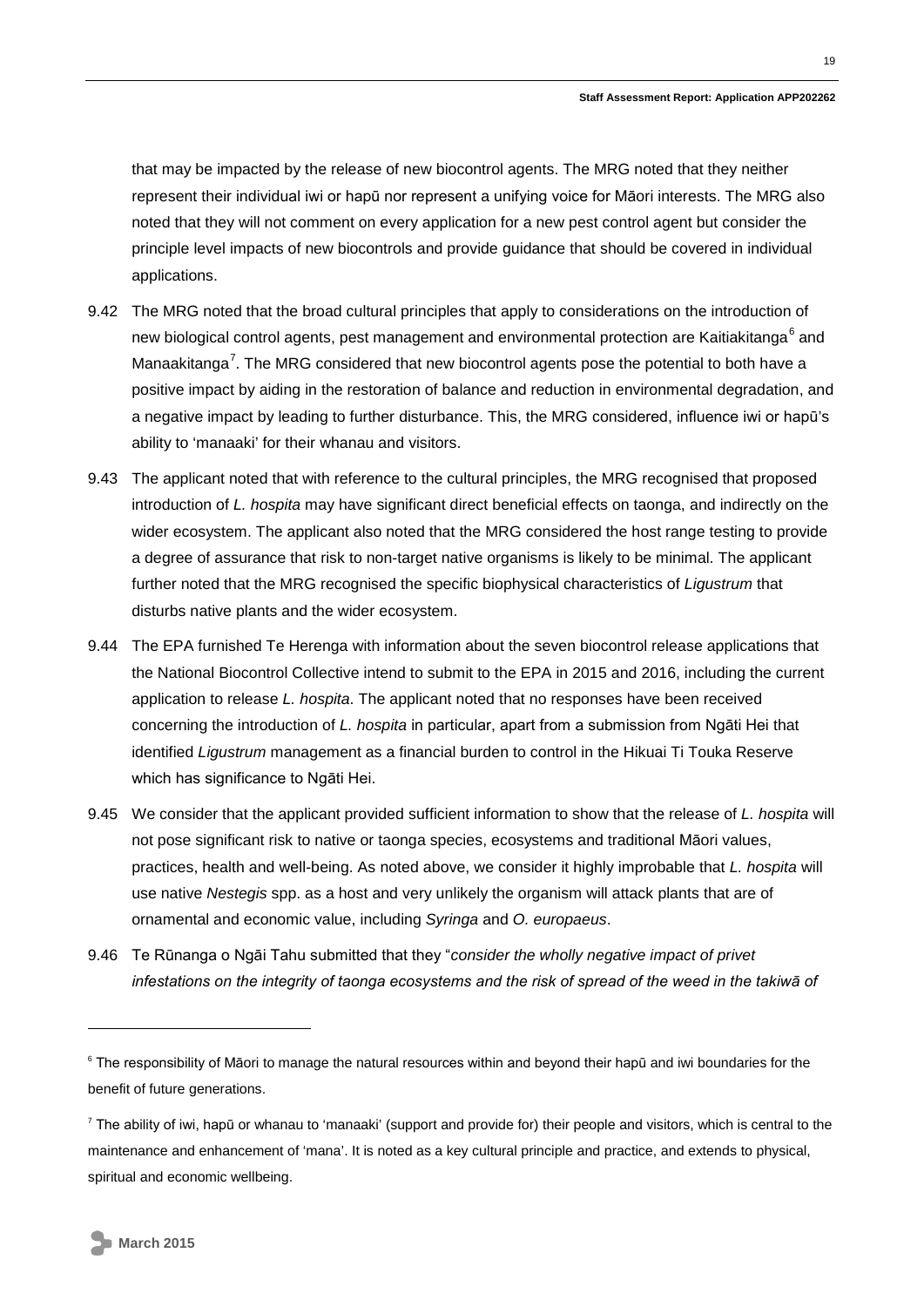*Ngāi tahu, make it imperative that steps are taken now to tackle the weed*." Ngāi Tahu also considered that biological control is the only feasible option to restore ecosystems, and that the introduction of a BCA to combat *Ligustrum* spp. aligns with the 'active protection' principle of The Treaty of Waitangi since it may restore and protect native forests and other taonga ecosystems.

9.47 We consider the applicant has taken positive steps to ensure Māori are consulted thereby participating with Māori during the application process.

### <span id="page-19-0"></span>10. Conclusion on benefits and risks assessment

10.1 After completing our risk assessment and reviewing the available information (Table 1), we consider that the adverse effects of releasing *L. hospita* to control *Ligustrum* spp. are negligible and the benefits are significant. Therefore, our assessment is that the benefits from the release of *L. hospita* outweigh the risks.

| Table 1: Summary of our assessment of the benefits, risks and costs associated with the release of |  |
|----------------------------------------------------------------------------------------------------|--|
| L. hospita to control Ligustrum spp.                                                               |  |

| <b>Potential outcomes</b>                                   | Likelihood        | <b>Consequence</b> | <b>Conclusion</b> |
|-------------------------------------------------------------|-------------------|--------------------|-------------------|
| Beneficial effects on the environment                       |                   |                    |                   |
| Biodiversity and conservation values                        | Likely            | Minor to moderate  | Significant       |
| Beneficial effects on human health                          |                   |                    |                   |
| Reduce respiratory ailments                                 | Unlikely          | Minimal            | Negligible        |
| Beneficial effects on market economy                        |                   |                    |                   |
| Reduce weed management costs                                | Likely            | Minimal            | Significant       |
| Adverse effects on the environment                          |                   |                    |                   |
| Attack on native plants                                     | Highly improbable | Minimal            | Negligible        |
| Disturb trophic webs                                        | Very unlikely     | Minimal            | Negligible        |
| Adverse effects on market economy                           |                   |                    |                   |
| Threats to the nursery industry or agro-<br>economic market | Very unlikely     | Minimal            | Negligible        |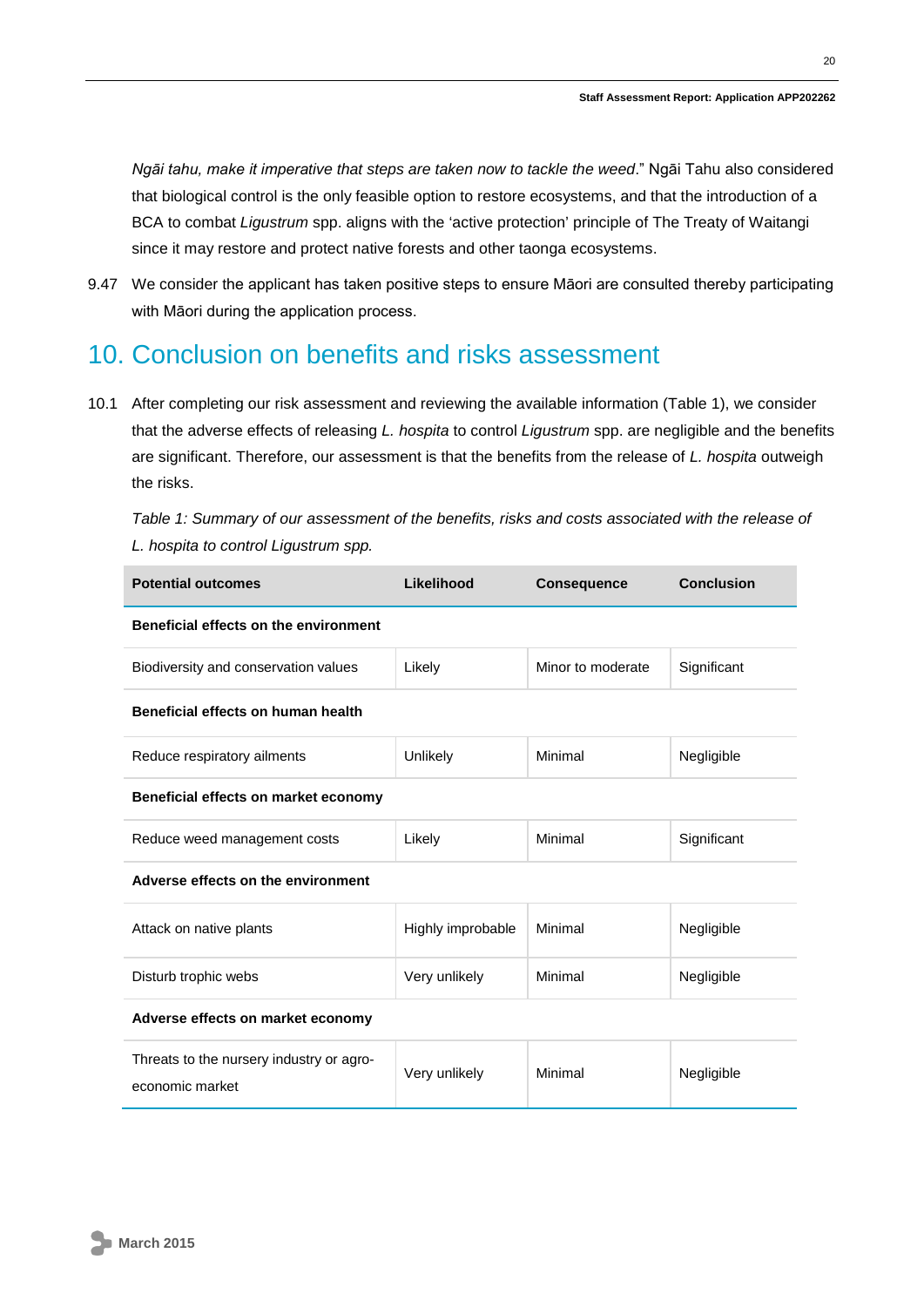## <span id="page-20-0"></span>11. Minimum Standards

11.1 Prior to approving the release of new organisms, the EPA is required to determine whether the organisms meet the minimum standards set out in section 36 of the Act.

### Can *L. hospita* cause any significant displacement of any native species within its natural habitat?

- 11.2 The applicant provided evidence that *L. hospita* will not attack native *Nestegis* spp. that may be at risk of attack since the four *Nestegis* species found in New Zealand are in the Oleeae tribe. Host range testing however showed that they are outside the fundamental host range of *L. hospita* (see 9.9 to 9.11).
- 11.3 There are no native invertebrate or bird species that are associated with *Ligustrum* plants only (see 9.24 to 9.27). Therefore we consider that feeding on, and defoliation of, *Ligustrum* spp. by *L. hospita* will not displace native species since invertebrates and birds can use other plant species for food, shelter and reproduction.

#### Can *L. hospita* cause any significant deterioration of natural habitats?

11.4 We consider that the effects on *Ligustrum* plants will be gradual and on-going since it will take time before populations of *L. hospita* build to large enough numbers to suppress *Ligustrum* infestations. We also consider that suppression of *Ligustrum* will lead to the re-establishment of non-weedy native and valued plants and lead to increases in plant and animal biodiversity.

### Can *L. hospita* cause any significant adverse effects on human health and safety?

11.5 *L. hospita* is not known to cause any adverse effects on human health and safety.

### Can *L. hospita* cause any significant adverse effect to New Zealand's inherent genetic diversity?

11.6 It is not expected that control of Ligstrum spp. by *L. hospita* will change New Zealand's genetic diversity as there are no native species that are known to be exclusively associated with *Ligustrum*  plants (see 9.24). The only native or endemic lace bug species in the Family Tingidae belong to separate genera (9.19) therefore there is minimal opportunity of hybridisation or adverse effects to New Zealand's genetic diversity of its native tingids.

### Can *L. hospita* cause disease, be parasitic, or become a vector for human, animal or plant disease?

11.7 Lace bugs or Tingidae typically feed on phloem and mesophyll and leave feeding scars on leaves and petioles which may allow accidental entry of other organisms that may be pathogenic. Tingidae are

21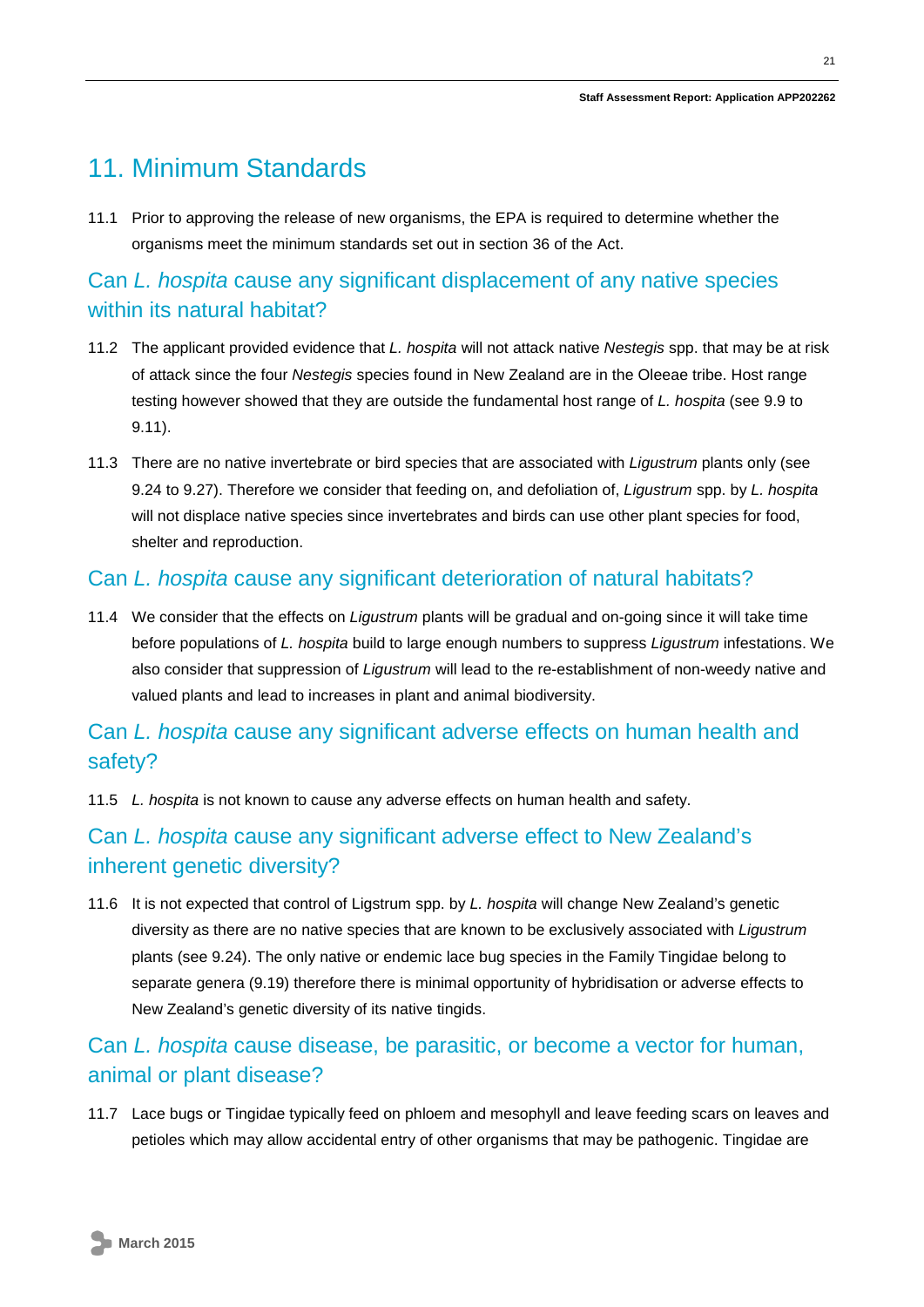generally considered unlikely disease vectors (Mitchell 2004). We therefore consider that *L. hospita* is not known as a possible vector of disease causing organisms.

#### Conclusion on the minimum standards

11.8 We consider that *L. hospita* meets the minimum standards as stated in the HSNO Act.

## <span id="page-21-0"></span>12. Can *L. hospita* establish undesirable self-sustaining populations?

- 12.1 Section 37 of the Act requires EPA staff to have regard to the ability of the organism to establish an undesirable self-sustaining population and the ease with which the organism could be eradicated if it established such a population.
- 12.2 We note that the purpose of the application is to release *L. hospita* and to allow for the organism to establish, develop self-sustaining populations and disperse to locate its host, *Ligustrum* spp, in our environment. This is the foundation of a classical biological control strategy and therefore we consider that a population of *L. hospita* will not be undesirable.

### <span id="page-21-1"></span>13. Recommendation

<span id="page-21-2"></span>13.1 Our assessment has found that the benefits of releasing *L. hospita* outweigh any identified risks or costs. We therefore recommend that the application be approved.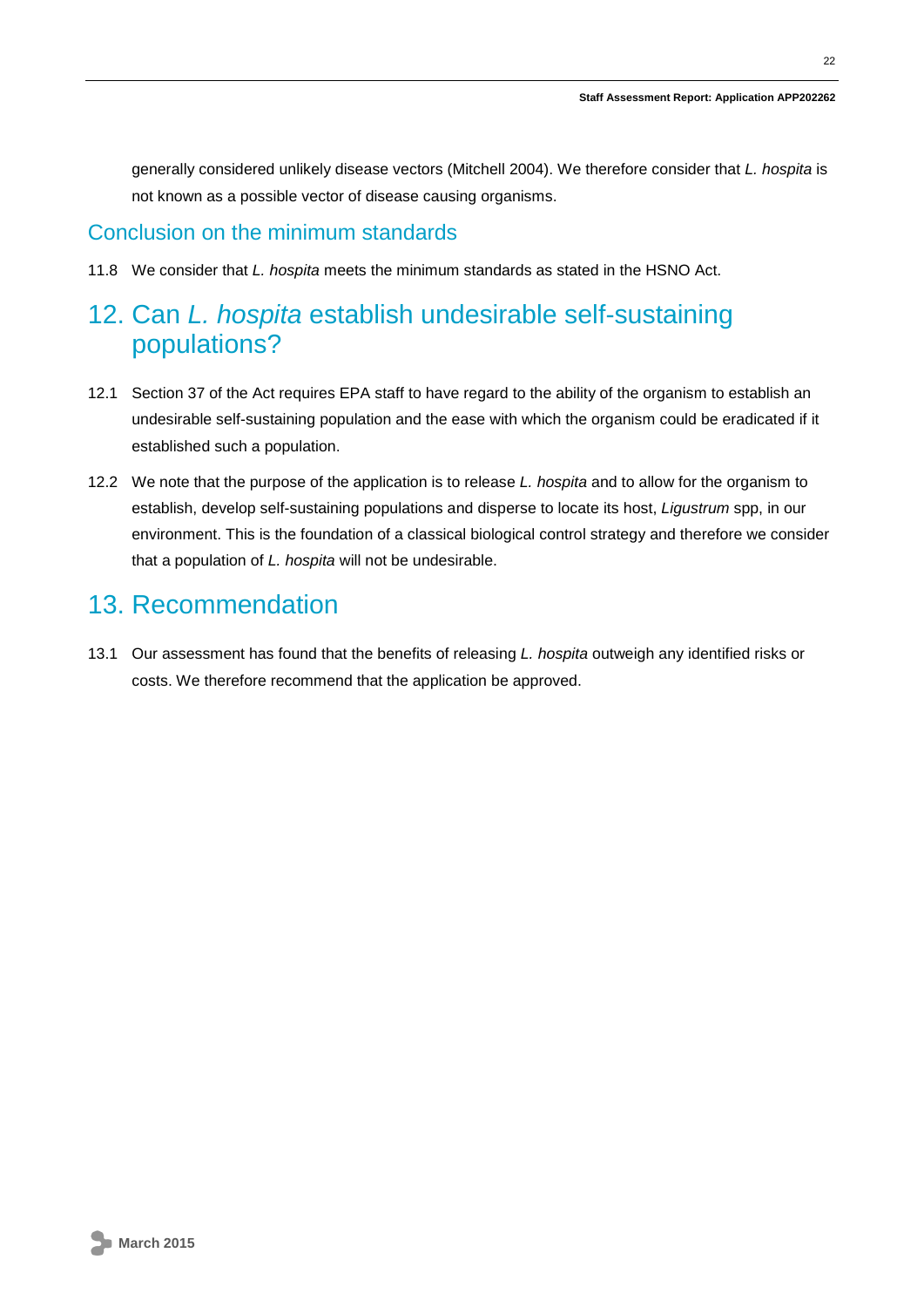### References

- Briese, D. (2005). "Translating host-specificity test results into the real world: the need to harmonize the yin and yang of current testing procedures." Biological Control **35**(3): 208-214.
- Cariñanos, P., P. Alcázar, C. Galán and E. Domínguez (2002). "Privet pollen (Ligustrum sp.) as potential cause of pollinosis in the city of Cordoba, south‐west Spain." Allergy **57**(2): 92-97.
- de Lange, P. J., J. R. Rolfe, P. D. Champion, S. P. Courtney, P. B. Heenan, J. W. Barkla, E. K. Cameron, D. A. Norton and R. A. Hitchmough (2013). Conservation status of New Zealand indigenous vascular plants, 2012. Wellington, Department of Conservation.
- Greene, B. T. and B. Blossey (2012). "Lost in the weeds: Ligustrum sinense reduces native plant growth and survival." Biological invasions **14**(1): 139-150.
- Grove, E. and B. D. Clarkson (2005). "An ecological study of Chinese privet (Ligustrum sinense Lour.) in the Waikato region."
- Hanula, J. L. and S. Horn (2011). "Removing an exotic shrub from riparian forests increases butterfly abundance and diversity." Forest Ecology and Management **262**(4): 674-680.
- Hoyos, L. E., G. I. Gavier-Pizarro, T. Kuemmerle, E. H. Bucher, V. C. Radeloff and P. A. Tecco (2010). "Invasion of glossy privet (Ligustrum lucidum) and native forest loss in the Sierras Chicas of Córdoba, Argentina." Biological invasions **12**(9): 3261-3275.
- Hudson, J. R., J. L. Hanula and S. Horn (2013). "Removing Chinese privet from riparian forests still benefits pollinators five years later." Biological Conservation **167**(0): 355-362.
- Hudson, J. R., J. L. Hanula and S. Horn (2014). "Impacts of removing Chinese privet from riparian forests on plant communities and tree growth five years later." Forest Ecology and Management **324**(0): 101- 108.
- Jorgenson, P. (2014). "Response to request for general consultation on APP202262." Retrieved 9 February 2015, from

[http://www.landcareresearch.co.nz/\\_\\_data/assets/pdf\\_file/0007/82879/Summary\\_of\\_responses\\_Privet](http://www.landcareresearch.co.nz/__data/assets/pdf_file/0007/82879/Summary_of_responses_Privet_2015.pdf) [\\_2015.pdf.](http://www.landcareresearch.co.nz/__data/assets/pdf_file/0007/82879/Summary_of_responses_Privet_2015.pdf)

- Larivière, M.-C. and A. Larochelle (2004). "Heteroptera (Insecta: Hemiptera): catalogue." Fauna of New Zealand **50**.
- Landcare Research (2014a). "Host range testing Leptophya hospita: a candidate biological control agent for privet (Ligustrum spp.) in New Zealand." Retrieved 21 March 2015, from [http://www.landcareresearch.co.nz/\\_\\_data/assets/pdf\\_file/0006/77658/Host\\_range\\_testing\\_Leptophya](http://www.landcareresearch.co.nz/__data/assets/pdf_file/0006/77658/Host_range_testing_Leptophya_hospita_v3.pdf) [\\_hospita\\_v3.pdf.](http://www.landcareresearch.co.nz/__data/assets/pdf_file/0006/77658/Host_range_testing_Leptophya_hospita_v3.pdf)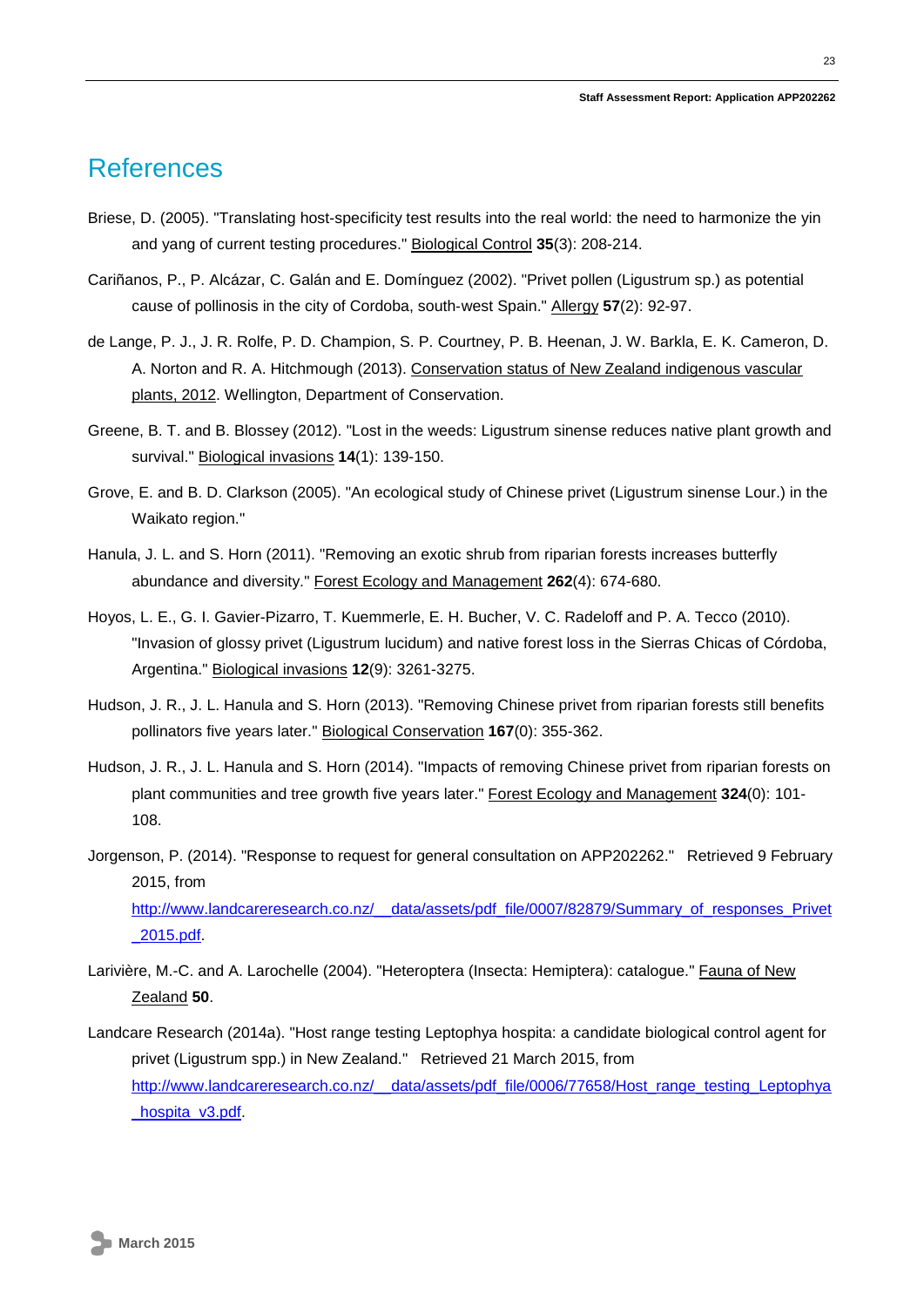- Landcare Research (2014b). "Response to request for general consultation on APP202262 (Summary of responses)." Retrieved 18 March 2015, from [http://www.landcareresearch.co.nz/science/plants](http://www.landcareresearch.co.nz/science/plants-animals-fungi/plants/weeds/biocontrol/approvals/current-applications/privet)[animals-fungi/plants/weeds/biocontrol/approvals/current-applications/privet.](http://www.landcareresearch.co.nz/science/plants-animals-fungi/plants/weeds/biocontrol/approvals/current-applications/privet)
- Larivière, M.-C. and A. Larochelle. (2012). "Checklist of New Zealand Heteroptera (Insecta: Hemiptera)." Retrieved 3 March, 2015, from [http://www.nzhemiptera.com/home/Heteroptera/Heteroptera-Checklist.](http://www.nzhemiptera.com/home/Heteroptera/Heteroptera-Checklist)
- Li, C. R. (2001). A revision of Chinese Tingidae with studies on some morphological characters (Insecta:Hemiptera) Ph.D., Nankai University.
- Lobe, J. W., M. A. Callaham Jr, P. F. Hendrix and J. L. Hanula (2014). "Removal of an invasive shrub (Chinese privet: Ligustrum sinense Lour) reduces exotic earthworm abundance and promotes recovery of native North American earthworms." Applied Soil Ecology **83**(0): 133-139.
- May, B. M. (1977). "The immature stages and biology of the lacebug Tanybyrsa cumberi Drake (Heteroptera: Tingidae)." Journal of the Royal Society of New Zealand **7**(3): 303-312.
- McGregor, P. (2000). Prospects for Biological Control of Privet (*Ligustrum* spp.) (Oleaceae). Landcare Research Contract Report LC9900/127. Palmerston North, Landcare Research**:** 16.
- Mitchell, P. L. (2004). "Heteroptera as vectors of plant pathogens." Neotropical Entomology **33**(5): 519-545.
- Obispo, T., J. Melero, J. Carpizo, J. ARREIRA and M. Lombardero (1993). "The main allergen of Olea europaea (Ole e I) is also present in other species of the Oleaceae family." Clinical & Experimental Allergy **23**(4): 311-316.
- Pendino, P., C. Agüero, P. Cavagnero, K. Lopez, I. Kriunis and J. Molinas (2011). "Aeroallergen Sensitization in Wheezing Children From Rosario, Argentina." The World Allergy Organization journal **4**(10): 159.
- Pokswinski, S. (2008). Invasive characteristics of Chinese privet (Ligustrum sinense Lour.) in a bay swamp in the fall line hills of East-Central Alabama.
- Timmins, S. M. and P. A. Williams (1991). "Weed numbers in New Zealand's forest and scrub reserves." New Zealand journal of ecology **15**(2): 153-162.
- Waikato Regional Council (2011). Privet, all privet (Ligustrum spp.). Biosecurity Series pest plant factsheet 8**:** 2p.
- Wapshere, A. (1974). "A strategy for evaluating the safety of organisms for biological weed control." Annals of Applied Biology **77**(2): 201-211.
- Ward, R. W. (2002). "Extent and dispersal rates of Chinese privet (Ligustrum sinense) invasion on the upper Oconee River floodplain, North Georgia." Southeastern Geographer **42**(1): 29-48.
- Wilcox, J. and C. W. Beck (2007). "Effects of Ligustrum sinense Lour.(Chinese privet) on abundance and diversity of songbirds and native plants in a southeastern nature preserve." Southeastern Naturalist **6**(3): 535-550.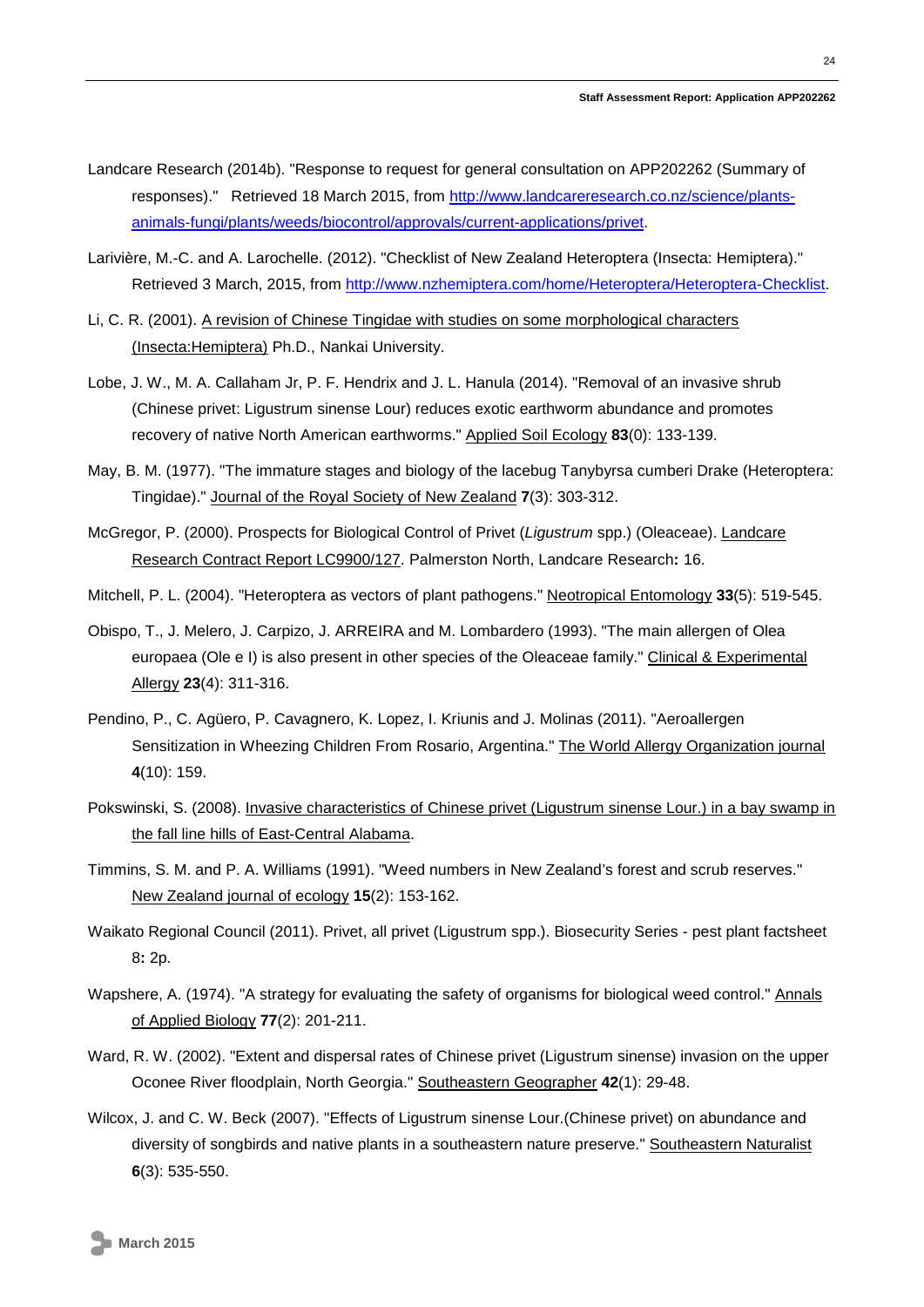- Williams, P. A. and B. J. Karl (1996). "Fleshy fruits of indigenous and adventive plants in the diet of birds in forest remnants, Nelson, New Zealand." New Zealand Journal of Ecology **20**(2): 127-145.
- Winks, C., D. Than, S. Bellgard and R. Toft (2012). Invertebrates and fungi associated with privet, *Ligustrum* spp. (Oleaceae), in New Zealand., Landcare Research New Zealand Ltd.
- Zhang, Y.-Z., J. Hanula, S. Horn, J.-H. Sun and S. Braman (2012). Fundamental host range of Leptophya hospita (Hemiptera: Tingidae), a potential biological control agent of Chinese privet. Unpublished report.**:** 25 p.
- Zhang, Y.-Z., J. L. Hanula and J.-H. Sun (2008). "Survey for potential insect biological control agents of Ligustrum sinense (Scrophulariales: Oleaceae) in China." Florida Entomologist: 372-382.
- Zhang, Y., J. L. Hanula, S. Horn, S. K. Braman and J. Sun (2011). "Biology of Leptoypha hospita (Hemiptera: Tingidae), a potential biological control agent of Chinese Privet." Annals of the Entomological Society of America **104**(6): 1327-1333.
- Zhang, Y., J. L. Hanula, J. O'Brien, S. Horn, K. Braman and J. Sun (2013). "Evaluation of the impacts of herbivory by lace bugs on Chinese privet (< i> Ligustrum sinense</i>) survival and physiology." Biological Control **64**(3): 299-304.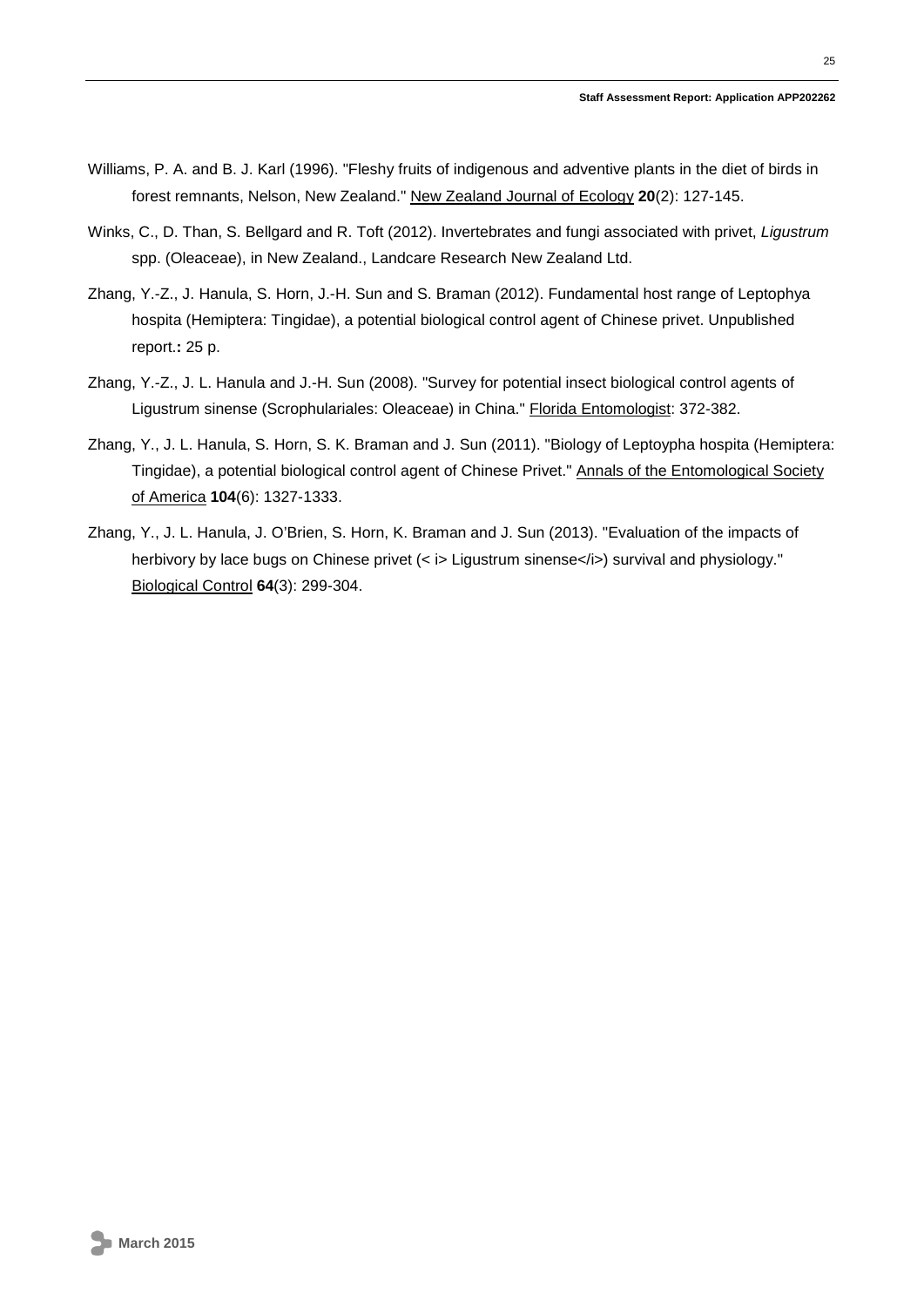# Appendix 1: Summary of submissions

| <b>Submission</b> | <b>Submitter</b>                                                    | Support/<br><b>Oppose</b> | <b>Summary of submission</b>                                                                                                                                                                                                                                                                                                                                                                                                                                                                    |
|-------------------|---------------------------------------------------------------------|---------------------------|-------------------------------------------------------------------------------------------------------------------------------------------------------------------------------------------------------------------------------------------------------------------------------------------------------------------------------------------------------------------------------------------------------------------------------------------------------------------------------------------------|
| 111475            | Ngāi Tahu                                                           | Support                   | Considers the negative impact of privet infestations on the<br>$\bullet$<br>integrity of taonga ecosystems and the risk of spread of the<br>weed into the takiwa of Ngai tahu making it imperative that<br>steps are taken to control the weed<br>Control of privet aligns with active protection principle of Te Tiri<br>o Waitangi in that it may restore and protect forest and other<br>taonga ecosystems                                                                                   |
| 110693            | Pakita Raharuhi                                                     | Support                   | The submitter supports the decision of the relevant hapu or iwi<br>on the application submission                                                                                                                                                                                                                                                                                                                                                                                                |
| 111476            | <b>Greater Wellington</b><br>Regional Council<br>(Davor Bejakovich) | Support                   | The release of privet lace bug will both reduce the plant's<br>ability to spread through seed and its ability to outshade<br>regenerating native plants<br>With finite resources to control an ever-growing number of<br>problem species, and growing expense and resistance to<br>chemical control, biocontrol is a cost effective and publically<br>acceptable technique                                                                                                                      |
| 111477            | Bay of Plenty<br>Regional Council<br>(Fiona McTavish)               | Support                   | The Bay of Plenty has one of the highest percentages of Māori<br>land in the country. Privet is a considerable problem on a lot of<br>this land. The biological control of privet has the potential in the<br>Bay of Plenty to restore culturally important resources and<br>values derived from the ngahere<br>Environmental restoration resources will be better allocated to<br>further restore and maintain existing native ecosystems if<br>privet lace bug establishes in the environment |
| 110671            | Liam John Mackay<br>Griffin                                         | Support                   | Privet species are nothing but trouble and provide little in the<br>way of benefits. Privet strangles and develops an impenetrable<br>canopy preventing the development of young natives<br>Privet lace bug poses little in the way of threat to native<br>species and what threat is poses to cultivated exotics is far<br>outweighed by potential benefits                                                                                                                                    |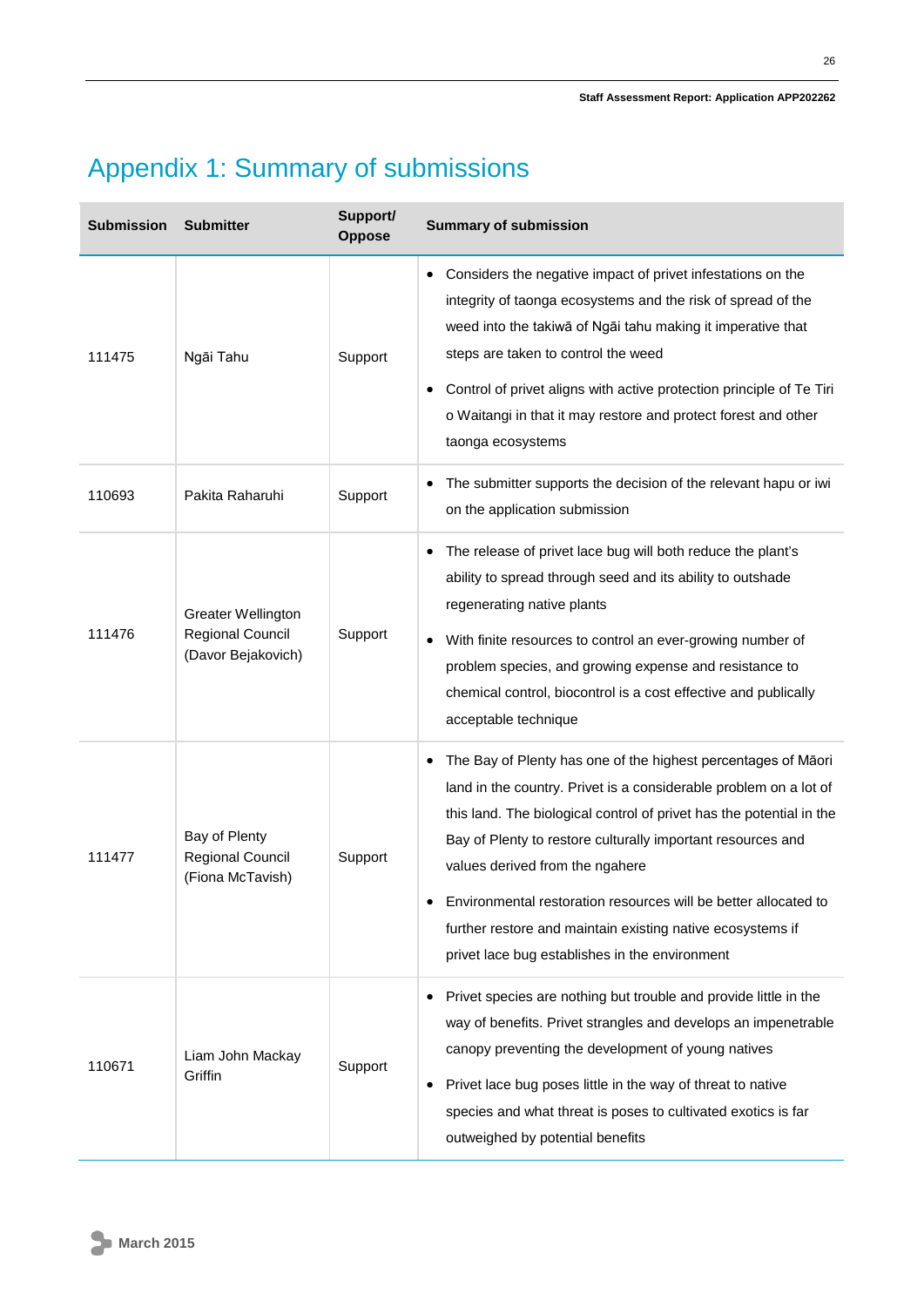| <b>Submission</b> | <b>Submitter</b>             | Support/<br><b>Oppose</b>               | <b>Summary of submission</b>                                                                                                                                                              |
|-------------------|------------------------------|-----------------------------------------|-------------------------------------------------------------------------------------------------------------------------------------------------------------------------------------------|
| 110670            | <b>Clinton Care</b>          | <b>Neither</b><br>support nor<br>oppose | Suggests using puriri moths to control privet instead                                                                                                                                     |
| 110683            | Huakina<br>Development Trust | Neither<br>support nor<br>oppose        | Suggests privet lace bug appears to be host specific<br>Concerted effort to educate the community would assist in<br>identification of privet and would lead to removal in urban<br>areas |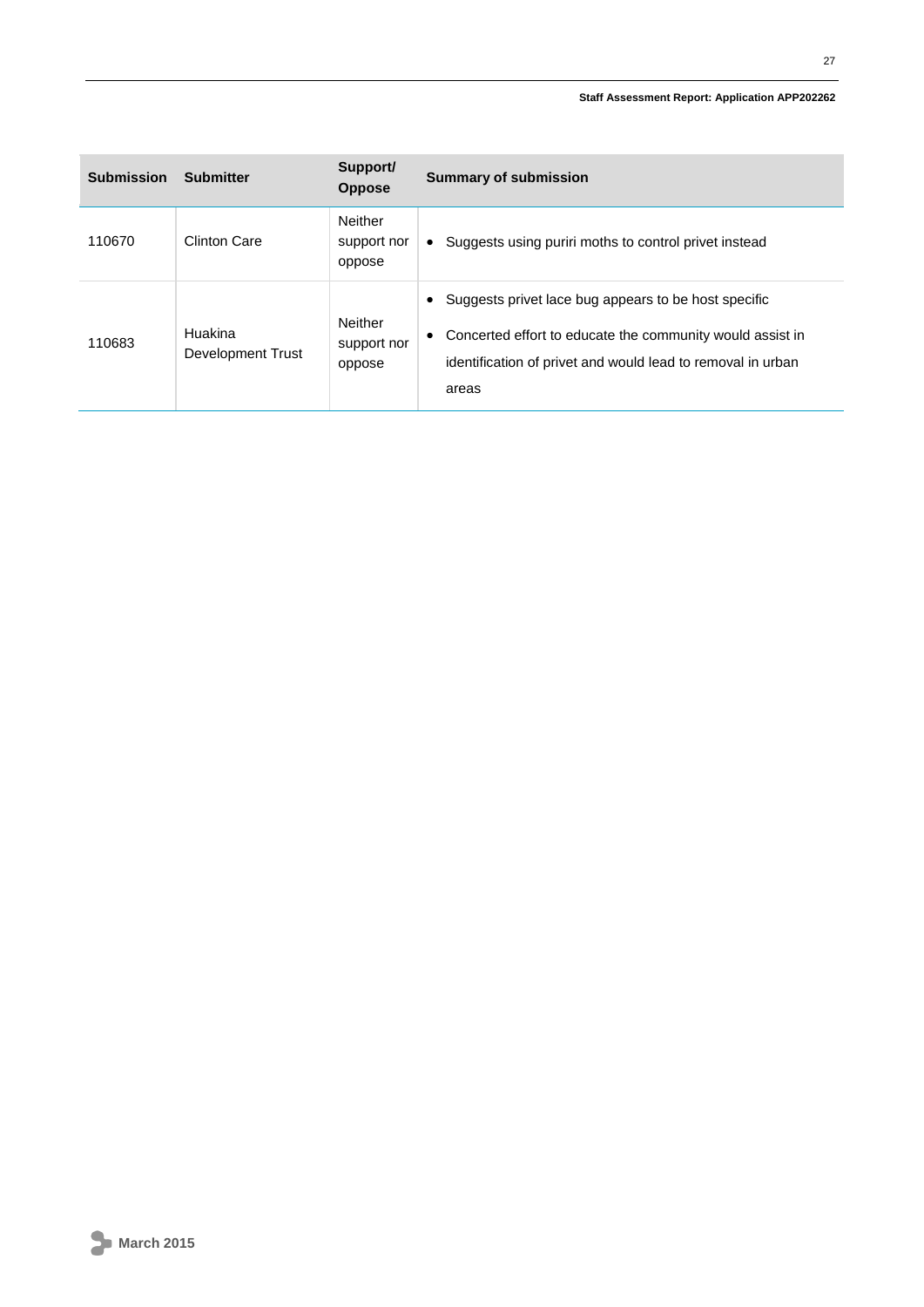## Appendix 2: Submission from Department of Conservation

#### **David Havell, Technical Advisor (Threats)**

Under various acts to manage for conservation purposes, all land, and all other natural and historic resources that it holds or manages for others. For example under the Reserves Act, the Department of Conservation is to ensure, as far as possible the survival of all indigenous species of flora and fauna, both rare and common place, in their natural communities and habitats, and preserve representative samples of all classes of natural ecosystems and landscape which in the aggregate originally gave New Zealand its own recognisable character. Under the National Parks Act, national parks are to be preserved as far as possible in their natural state; native plants and animals of the parks shall as far as possible be preserved and the introduced plants and animals shall as far as possible be exterminated:

In addition, the Department Of Conservation is required to be a good neighbour under Regional Pest Management Plans, which require the management of environmentally damaging plants where sucjh plants, including *Ligustrum* spp, have an impact on neighbours and a cost benefit analysis has been undertaken.

( 2) Privet Impact. Weedy privet species (*Ligustrum* spp), compromise the the abilty of the department to carry out it's function and responsibilities listed above, by directly threatening at risk and threatened species, modifying natural ecosystems and landscape, and by making management to achieve conservation outcomes more difficult. It is not uncommon for forest patches in the northern North Island to be transformed into tree privet thickets with resulting in the loss of native biodiversity. In several areas privet is too widespread to be effectively managed without damaging native biodiversity values, and control is too expensive. In lowland areas of the North Island, native ecosystems are often threatened, these ecosystems tend to be commonly impacted by weedy privets much than the more protected ,less threatened upland ecosystems.

Privet management is sometimes unpleasant for staff, and dense privet patches and associated privet frumes are thought to have caused illness in staff. With increasing financial pressures on the Department and the wide spread distribution of privets within New Zealand, it is getting harder to conventionally control this weed at the number of sites DOC manages

(3) Membership of the Biocontrol Collective. As part of developing and improving weed management outcomes, the Department of Conservation is a member of the National Biocontrol Collective, and as such has assisted in prioritising weeds for biocontrol, including privets, and assessing biocontrol agents for impact on native plant species.

(4) Impact of the Privet Lace bug on native flora. Given that there is the potential for bio control agents to damage non target native species related to the original host, we oppose the introduction of biocontrol agent which have not been adequately tested on native plants, and which testing has shown to significantly damage native plants.